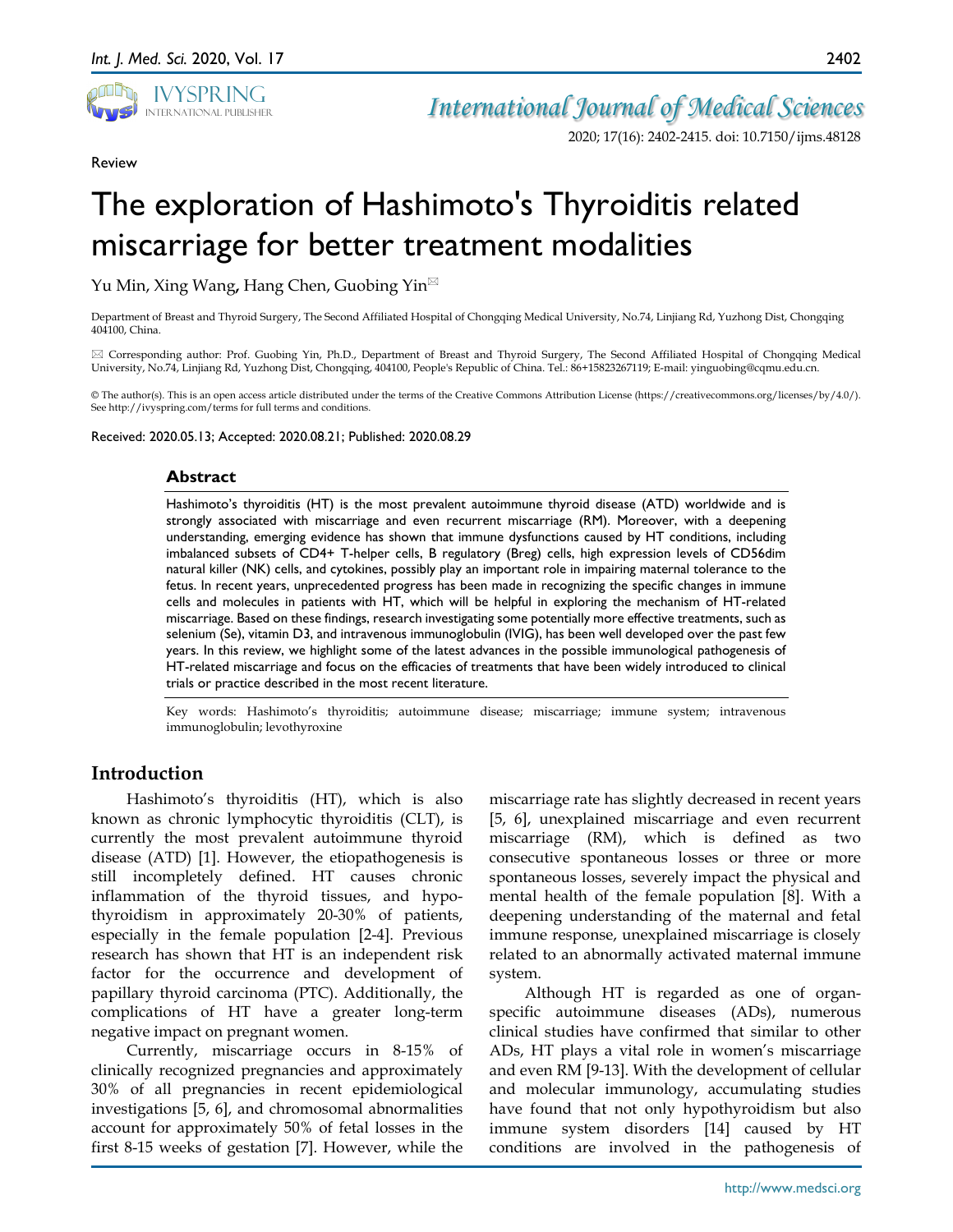adverse pregnancy outcomes [15-18]. During a healthy pregnancy, the upregulation of regulatory T (Treg) cells and T-helper type 2 (Th2) cells represent a major maternal adaptation that helps with embryo implantation and the maintenance of pregnancy [19-21]. However, under HT conditions, the expression levels of proinflammatory cytokines are upregulated, while anti-inflammatory factors are downregulated [15, 17]. Due to the complex mechanisms underlying HT-related miscarriage, which are still under exploration, especially the pathway involved in the HT-mediated abnormally activated immune response, treatment decisions mainly focus on avoiding hypothyroidism and rebalancing the function of the immune system. However, the efficacies of L-thyroxine (L-T4) substitution and other immunomodulatory drugs are inconsistent in recent research [10, 22-25].

The purpose of this review is to summarize the specific changes in immune cells and cytokines under HT conditions, which can provide a basis for the investigation of more novel immunotherapies for women with HT-related miscarriage. In addition, we discuss the efficacies of treatments that have been widely introduced to clinical practice described in the most recent literature.

## **HT and miscarriage**

Currently, HT is the most prevalent organspecific AD, with an insidious onset, and can ultimately cause hypothyroidism in nearly 20%-30% of patients [1, 2]. The histological characteristics of HT include atrophy of follicular cells, diffuse lymphocyte infiltration in thyroid tissue, goiter, and fibrosis. In a recent large-scale epidemiological survey involving 78,470 participants in China [26], the prevalence of positive thyroid globulin antibody (TgAb) and thyroid peroxidase antibody (TPOAb) were 9.7% and 10.19%, respectively, with a dominance of females. Thus, HT is gradually becoming a noticeable problem in women's health, including pregnancy in women of childbearing age [11, 27, 28]. Maternal hypothyroidism has been shown to be significantly associated with miscarriage, preterm birth, and growth restriction. In addition, this condition can affect hormonal changes, resulting in decreased plasma concentrations of both total testosterone and estradiol (E2) [29, 30]. Consequently, L-T4 supplementation is the most important initial treatment among patients with HT to avoid overt hypothyroidism, which may help reduce the prevalence of adverse pregnancy outcomes [30-32]. In contrast, numerous women with HT have been observed to be in SH, which is the precursor state to hypothyroidism. Similar to patients with overt hypothyroidism, these euthyroid patients with HT have higher rates of miscarriage and even RM than healthy control (**Figure 1A**). However, the efficacy of L-T4 supplementation among euthyroid women applied to prevent miscarriage and preterm birth induced by HT in recent research is inconsistent (**Figure 1B**). Notably, with the extended exploration of HT in recent years, an abnormally activated proinflammatory state of the immune system is found in these patients [14, 17, 18, 33-35]. Therefore, these findings enrich our knowledge of HT-related miscarriage, especially in euthyroid women.



**Figure 1.** Hashimoto's thyroiditis (HT) is an important risk factor in miscarriage and even recurrent miscarriage (RM). However, the efficacies of L-T4 supplementation are still debatable. (A). The percentage of miscarria \*p< 0.001 compared to control groups; \*p = no statistical significance (NS) and \*p= 0.002 compared to controls [11, 12, 24, 185, 186]; (B). The percentage of miscarriage among euthyroid women with TPOAb+ who received levothyroxine treatment (TPOAb+LT4) and had no treatment or placebo (TPOAb+); #*p*< 0.01 and \**p* = NS compared to controls [10, 22, 24, 25, 185].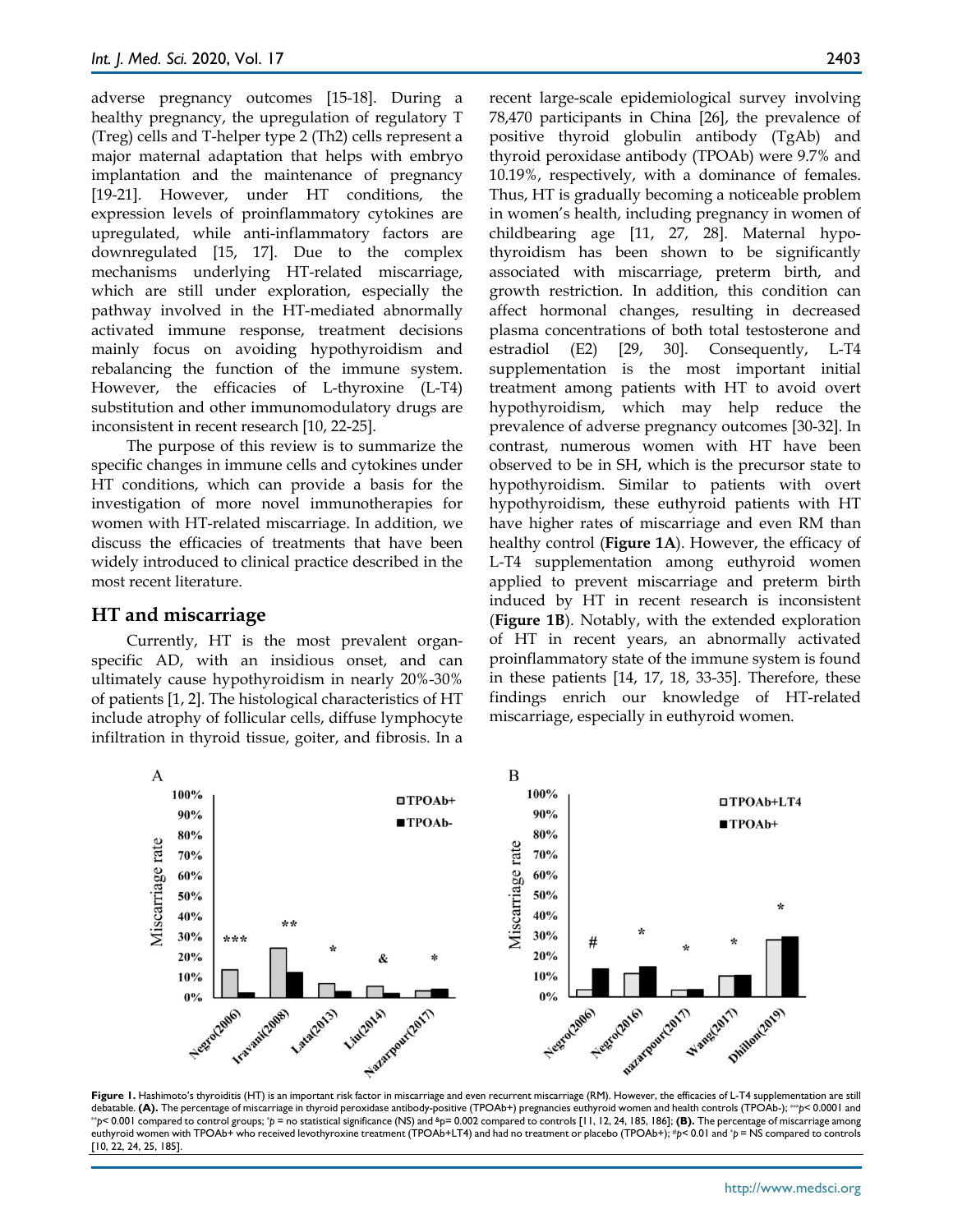#### **Immune system disorders**

As women increasingly exhibit unexplained reproduction failure [5, 36, 37], especially under HT conditions [9-12], many researchers have attempted to reveal the possible underlying mechanisms and facilitate the development of new and better treatment approaches, particularly for subpopulations of women with RM. Previous research has found that women with thyroid autoimmunity had a higher prevalence of the copresence of non-organ-specific autoantibodies, which could add to the risk of adverse pregnancy outcomes [38, 39]. Similarly, a recently published study reported a higher prevalence of RM in women with HT and nonendocrine autoimmune disorders (NEADs), such as atrophic gastritis and connective tissue diseases, than women with isolated HT (*p*<0.0001) [40]. Therefore, the phenomenon of a higher risk of miscarriage in women with HT and concurrent NEADs is helpful for understanding the pathogenesis of HT-related miscarriage and suggests that patients can simultaneously benefit from effective treatments for NEADs before conceiving. Regarding HT, although the circulating TPOAb or TgAb level

has repeatedly been reported to be an independent risk factor determining miscarriage, the association between different titers of these antibodies and the risk ratio of miscarriage is still debatable [40-43]. Indeed, importantly, immune system disorders, including the upregulation of proinflammatory cells and downregulation of anti-inflammatory cells, are observed in the peripheral blood (PB) of patients with HT (**Table 1**). Thus, anti-thyroid antibodies are more likely markers of a potentially wider autoimmune imbalance. Additionally, some important cytokines, such as interleukin (IL)-10 and transforming growth factor-beta (TGF-β), are expressed at lower levels in maternal-fetal immune tolerance than in pregnant women without HT. Some researchers suggest that similar to other immune diseases, HT could share similar mechanisms in inducing pregnancy loss [16, 18, 44]. The circulating TPOAb level [45, 46], abnormal immune system activation, an imbalance in subsets of T cells and Breg cells and a strong cytotoxic effect of natural killer (NK) cells [17, 18, 47] are possible mechanisms underlying the progression of HTrelated miscarriage (**Figure 2**).



**Figure 2.** There are existing endocrine and immune disorders in HT women, which can impair pregnancy outcomes. Firstly, the imbalanced differentiation of naïve CD4+T cells, such as the abnormal increased Th cells (Th1, Th17, Th22, Tfh) and cytokines (IL-2, IL-6, IL-12, IL-15, IL-17A, IL-21, IL-22, IL-23, IFN-γ, TNF-α), and decreased Th cells (Th2, Treg) and cytokines(IL-4, IL-10, TGF-β). Secondly, abnormal activated NKdim cell and its cytokines (IFN-γ, Granzyme B). Finally, the insufficient thyroid hormone caused by chronic inflammatory damage in the thyroid can delay the fetus's neurodevelopment and decrease the level of estrogen.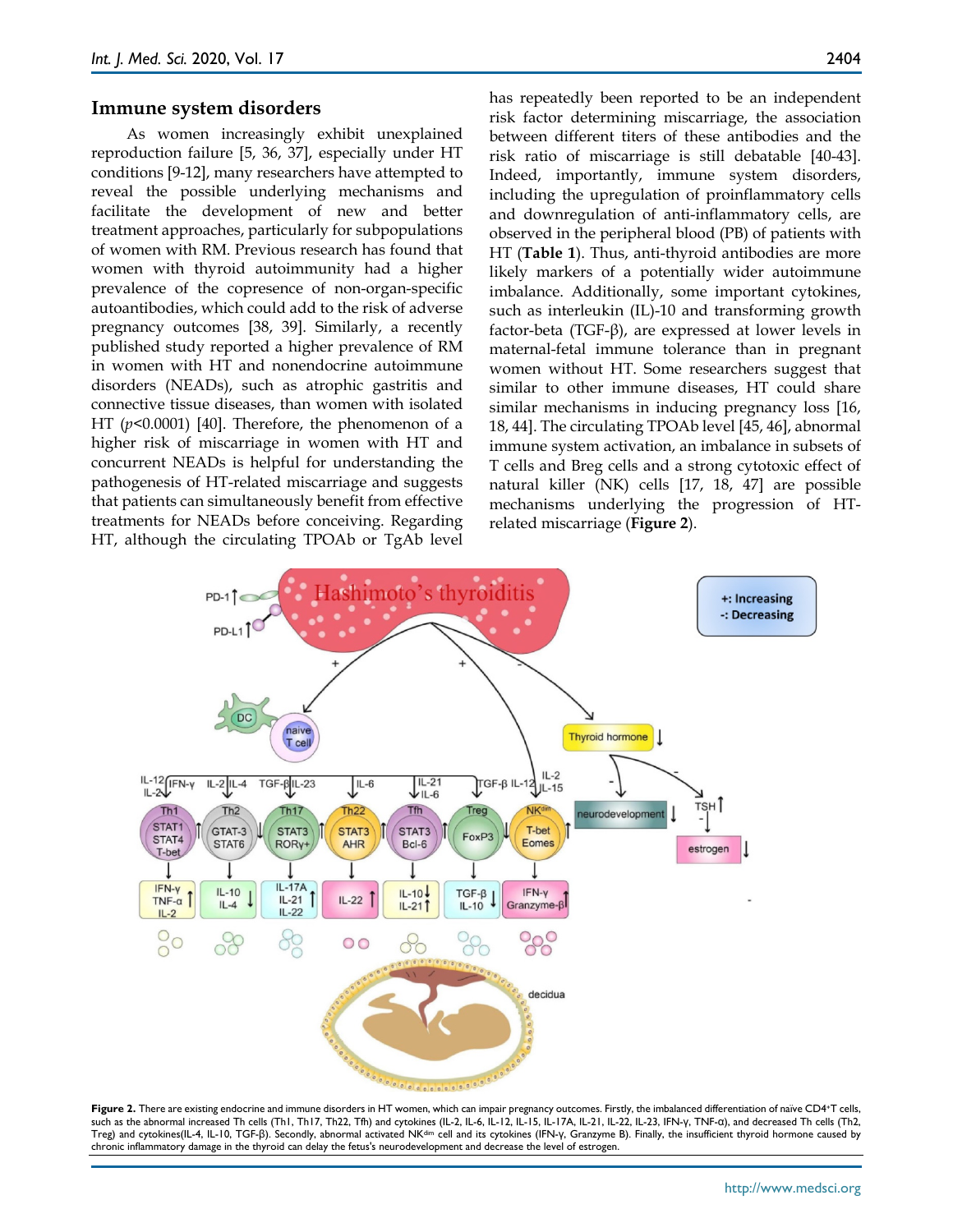#### **Table 1.** Expression levels of immune cells and cytokines in Hashimoto's thyroiditis

| Components       | (U/D/I) | Expression Function and correlation with miscarriage and RM                                                                                                                                                                                                                                                                                                                      | Reference          |
|------------------|---------|----------------------------------------------------------------------------------------------------------------------------------------------------------------------------------------------------------------------------------------------------------------------------------------------------------------------------------------------------------------------------------|--------------------|
| Cells            |         |                                                                                                                                                                                                                                                                                                                                                                                  |                    |
| Th1              | U       | Proinflammatory; The low level of Th1 cell expression has a positive effect on placenta formation, but high<br>expression of cytotoxic factors levels, including IFN- $\gamma$ and TNF- $\alpha$ , will impair immune tolerance at the<br>maternal-fetal interface during pregnancy.                                                                                             | [58, 62, 151]      |
| Th <sub>2</sub>  | D       | Anti-inflammatory; Th2 cells can significantly inhibit the activation of T cells and promote immune tolerance at<br>the maternal-fetal interface.                                                                                                                                                                                                                                | [16, 152]          |
| Th1/Th2          | U       | The ratio of Th1/Th2 reflects the functional balance between proinflammatory and anti-inflammatory cytokines<br>in the human immune system. The higher this ratio, the more severe inflammatory reaction is, which can impair<br>the process of pregnancy.                                                                                                                       | [16, 58, 59]       |
| Th <sub>17</sub> | U       | Proinflammatory; The Th17 cells' responses are often overwhelming in HT, which may cause the immune system [50, 61]<br>to shift towards an inflammatory profile and impair the immune tolerance at the maternal-fetal interface during<br>pregnancy.                                                                                                                             |                    |
| Th <sub>22</sub> | U       | Immunoregulatory; The Th22 cell can regulate the chronic inflammatory reaction, which is crucial for embryo<br>implantation and the success of pregnancy.                                                                                                                                                                                                                        | [51, 61]           |
| Tfh              | U       | Immunoregulatory; Memory Tfh cells have a central role in the regulation of the adaptive immune response. A<br>higher number of Tfh is observed in RM women than controls.                                                                                                                                                                                                       | [15, 34, 153]      |
| Treg             | D       | Treg cells can inhibit effector immunity, contain inflammation, and support maternal vascular adaptations.<br>Insufficient Treg numbers or inadequate functional competence are implicated in RM                                                                                                                                                                                 | [20, 33, 154]      |
| Breg             | U/I     | Anti-inflammatory; Breg can both suppress the pro-inflammatory response, mostly by the production of IL-10<br>cytokine, and enhance the activity of Treg cells. But dysfunctions of Breg cells were determined in PB of HT<br>patients. Whether it could further impair the immune tolerance at the maternal-fetal interface during pregnancy<br>need more research to evaluate. | $[65-67, 69, 71]$  |
| NΚ               | U       | Proinflammatory; dNK cells, one of NK cell subsets, are important to placenta formation in early pregnancy. But [73, 75, 144]<br>abnormal activated NK <sup>dim</sup> cells can cause miscarriage and even RM by cytotoxic activities.                                                                                                                                           |                    |
| Cytokines        |         |                                                                                                                                                                                                                                                                                                                                                                                  |                    |
| IFN- $\gamma$    | U       | Proinflammatory; By increasing the expression of MHC-I and MHC-II and stimulating NK and Th1 inflammatory [4, 155, 156]<br>responses, abnormal IFN- $\gamma$ responses can induce the miscarriage and RM.                                                                                                                                                                        |                    |
| TNF- $\alpha$    | U       | Proinflammatory; TNF- $\alpha$ , same as TNF- $\beta$ , has the cytotoxic effects, but whether TNF- $\alpha$ is associated with<br>miscarriage needs more exploration.                                                                                                                                                                                                           | [157, 158]         |
| $IL-2$           | U       | Proinflammatory; It promotes the polarization of Th1 cells and immune responses, but whether it can impair the<br>pregnancy need further research.                                                                                                                                                                                                                               | [159, 160]         |
| IL-4             | D       | Anti-inflammatory; IL-4 is one of the important anti-inflammatory cytokines in regulating immune tolerance at<br>the maternal-fetus interface.                                                                                                                                                                                                                                   | [55, 56, 58, 63]   |
| $IL-10$          | D       | Anti-inflammatory; IL-10 is one anti-inflammatory cytokine with important immunoregulatory functions and<br>plays an important role in a successful pregnancy.                                                                                                                                                                                                                   | [54, 66, 161]      |
| IL-17            | U       | Proinflammatory; It was observed increasing in healthy pregnancy but not in spontaneous abortion.                                                                                                                                                                                                                                                                                | $[162 - 165]$      |
| $IL-21$          | U       | Proinflammatory; IL-21 can induce the Th17 differentiation, inhibit the Treg development, and modulation of<br>antibody responses of B lymphocytes. But further research needs to investigate the correlation between IL-21 and<br>miscarriage.                                                                                                                                  | $[166-168]$        |
| $IL-22$          | U       | Anti-inflammatory; High expression levels of IL-22 potentially represent the reparative processes of organisms,<br>which may be a biomarker of placental dysfunction caused by chronic inflammation.                                                                                                                                                                             | $[169-172]$        |
| $IL-23$          | U       | Proinflammatory; It plays an important role in early pregnancy, while the abnormally increased expression level [173-175]<br>of IL-23 can induce a miscarriage.                                                                                                                                                                                                                  |                    |
| Granzyme B       | U       | Cytotoxic effect; high levels of Granzyme B may impair the embryonic development.                                                                                                                                                                                                                                                                                                | $[176]$            |
| $TGF-\beta$      | D/I     | Anti-inflammatory; The expression level of the TGF- $\beta$ is related to hormone levels during pregnancy, which is<br>important to maintain pregnancy.                                                                                                                                                                                                                          | $[177-180]$        |
| Other factors    |         |                                                                                                                                                                                                                                                                                                                                                                                  |                    |
| $PD-1/PD-L1$     | U       | Anti-inflammatory; High expression levels of PD-1 and PD-L1 in the uterine decidua can inhibit the activity of the [79, 181, 182]<br>inflammatory cells, which are critical for the success of the pregnancy. However, it does not seem that increased<br>expression levels of PD-1 and PD-L1 in HT tissues are beneficial to decrease the risk of miscarriage.                  |                    |
| FoxP3            | D/I     | Anti-inflammatory gene; the low expression and splice variants of FoxP3 induce Treg function defect and further [33,88,89,183]<br>impair the expression level of $CD4$ <sup>+</sup> $CD25$ <sup>+</sup> $FoxP$ <sup>+</sup> cells, which may increase the risk of miscarriage.                                                                                                   |                    |
| Tim-3            | †D      | Anti-inflammatory gene; combined with PD-1, Tim-3 signaling can enhance the expression levels of<br>immunosuppressive cells to promote the maternal-fetal immune tolerance.                                                                                                                                                                                                      | $[21, 82-84, 184]$ |

†D: Lower expression of Tim-3 than controls was observed in Graves' disease patients with thyroid-associated ophthalmopathy but not in HT patients.

## **CD4+ T-helper cells**

Similar to other ADs, HT is often accompanied by immune dysfunction, especially imbalanced subsets of CD4+ T-helper cells. Consequently, the unregulated expression of cytokines secreted by different T-helper cell subsets may contribute to the progression of HT and its complications. For instance, numerous studies revealed higher levels of T-helper type 1 (Th1) and T-helper type 17 (Th17) cells but lower Th2 and Treg cells in the PB of women with HT [44, 48].

For successful implantation and fetal development during pregnancy, the proportions of naïve CD4+ T-helper cell subsets, which are mainly differentiated into Th1 cells, Th2 cells, Th17 cells, and Treg cells, are significantly correlated with immune tolerance at the maternal-fetal interface [19, 48, 49]. On the one hand, cytokines, including interferon-gamma (INF-γ), tumor necrosis factor-alpha (TNF-α), and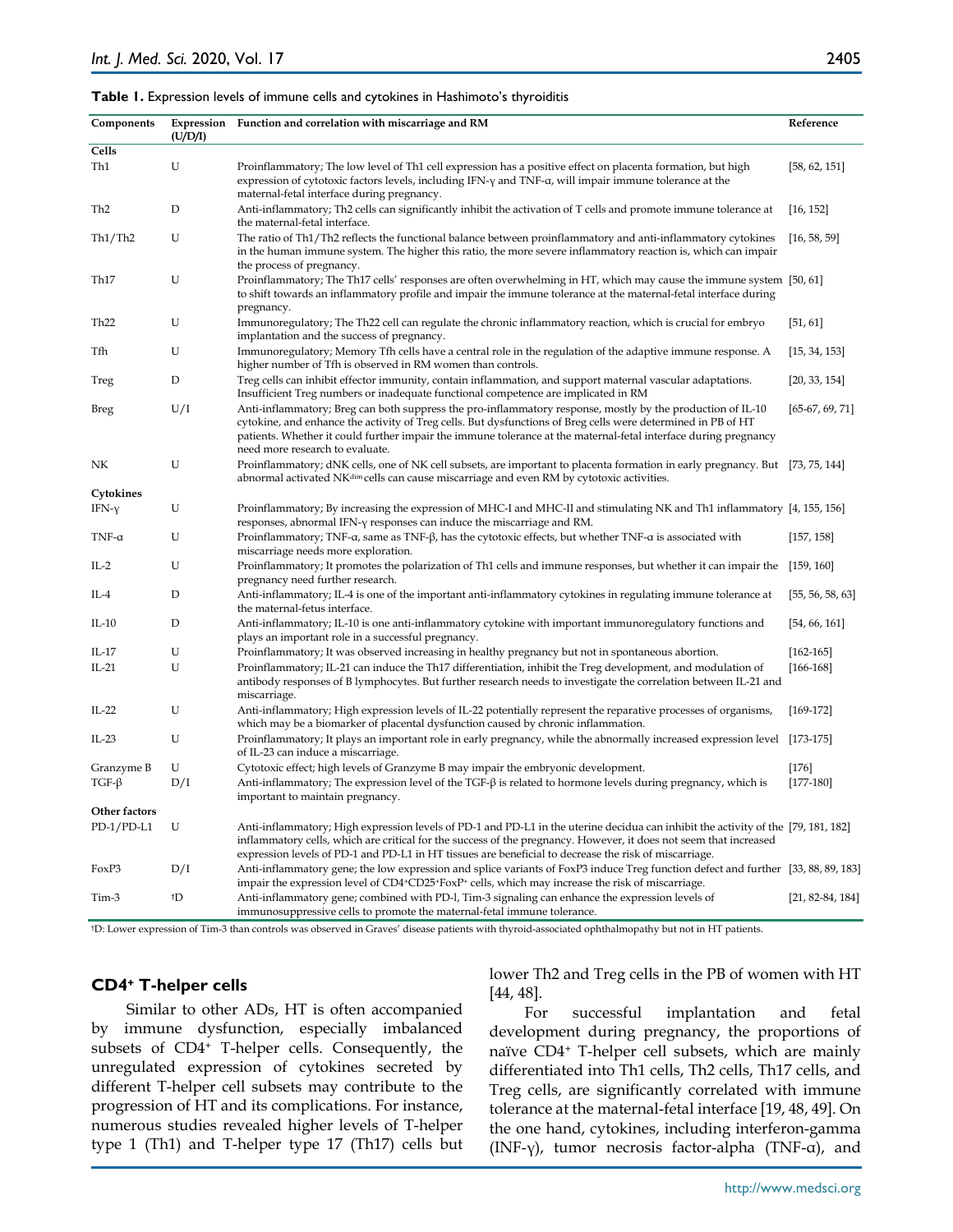IL-17, secreted by Th1 and Th17 cells [50-52] can promote trophoblast differentiation and fusion during placenta formation. In addition, controlled, mild inflammation on the maternal-fetal interface and extravillous trophoblast cells (EVTs) play a crucial role in proper remodeling and invasion of maternal spiral arteries in the uterine decidua [52, 53]. On the other hand, during pregnancy, cytokines, including TGF-β, IL-4, and IL-10, secreted by Th2 and Treg cells can regulate maternal-fetal immune tolerance for better embryo implantation and development [54-58]. Moreover, the balance of CD4<sup>+</sup> T cell subsets, especially the Th1/Th2 ratio on the maternal-fetal interface, is closely related to reproductive success [16, 59]. Therefore, continuous high expression levels of proinflammatory cytokines and low expression levels of anti-inflammatory cytokines in T cell subsets in PB [60-62] can weaken immune tolerance at the maternal-fetal interface and the progression of thyroiditis (**Figure 2**). Regarding euthyroid patients with HT with (or without) NEADs, notably, an inspiring study by Santaguida et al. [63] measured the intracellular Th1 and Th2 distinctive cytokine levels (IL-2 in Th1 and IL-4 in Th2) in these patients. Correspondingly, a significant increase in Th1 cells was observed in these patients with NEADs, which was consistent with the changes in Th1 in patients with mild or severe hypothyroidism with HT [58]. However, the main difference was observed in the percentages of Th2 cells between the patients with isolated HT and patients with NEADs. As these two studies discovered, a reduced percentage of Th2 cells was detected in patients with HT, and this percentage was significantly positively correlated with the disease severity [58, 63]. In contrast, most patients with concurrent NEADs had a significantly increased percentage of Th2 cells and a lower Th1/Th2 ratio than the patients with isolated HT (1.78 vs. 3.8). Thus, detecting the Th1/Th2 ratio in women with HT before and during pregnancy is warranted to discover potential systemic ADs and predict the risk of adverse pregnancy outcomes; however, further research is needed to prove this possible relationship.

## **B regulatory cells**

Traditionally, B cells are involved in the pathogenesis of ADs (such as systemic lupus erythematosus, SLE) through antigen (Ag)-specific autoantibody production [64]. However, with the deepening of clinical and basic research, the negative regulatory effects on cellular immune responses and inflammation have been determined in Breg cells, which constitute a small subset of B cells (**Figure 3**). Numerous cytokines produced by Breg cell subsets have been determined, and IL-10 is the most widely

studied [65-68]. A recently published comprehensive review noted that IL-10 secreted by Breg cells could independently not only suppress Th1 and enhance Th2 polarization but also inhibit IFN-γ and TNF-α responses *in vitro* [69]. However, this effect was weakened in patients with NEADs [68, 70]. In a study conducted by Flores-Borja et al. [68], the efficacies of CD19+CD24hiCD38hi Breg cells in the polarization of CD4+ T-helper cells were compared between patients with active rheumatoid arthritis (RA) and healthy controls. As the authors determined, in the healthy patients, CD19+CD24hiCD38hi Breg cells could inhibit naïve T cell differentiation into Th1 and Th17 cells and convert CD4+CD25<sup>−</sup> T cells into regulatory T cells (Tregs) by the production of IL-10. However, the number and function of CD19+CD24hiCD38hi Breg cells were reduced and impaired in the patients with active RA, respectively, such that these cells could only maintain the capacity to inhibit Th1 cell differentiation [68]. The phenomenon of increased expression levels but impaired negative-regulation functions of Breg cells was also observed in patients with HT [65, 66]. Notably, Santaguida et al. [65] found a similar percentage of unstimulated Breg and Breg memory cells in patients with HT and healthy controls, while euthyroid patients with HT showed an increased proportion of functional Breg cells (CD19+CD24hiCD38hiIL-10+Breg cells). Moreover, these authors also demonstrated an increased number of Breg cells with reduced functional parts in patients with HT and concurrent NEADs compared with patients with isolated HT. This insightful discovery and their latest research concerning this topic [40] suggest that more attention should be paid to HT women with NEADs because these women may have more frequent and severe immune system disorders and a higher risk of miscarriage and even RM. However, to date, the literature concerning the functions of Breg cells in immune tolerance in pregnancy is limited to only one study, which revealed a beneficial impact in successful delivery [71]. In addition, whether the impaired functions of Breg cells in HT are related to adverse pregnancy outcomes requires more extensive research.

# **NK cells**

The different subtypes of NK cells, including CD16+CD56dim (90%), CD16- CD56bright, and CD162, play a central role in resisting viruses and inhibiting the early spread of tumors by secreting cytokines, such as IFN-γ, and mediating antibody-dependent cell-mediated cytotoxicity (ADCC) [72]. However, some studies demonstrated that the frequency of CD56dim NK cells in the PB of euthyroid women with HT was significantly higher than that in healthy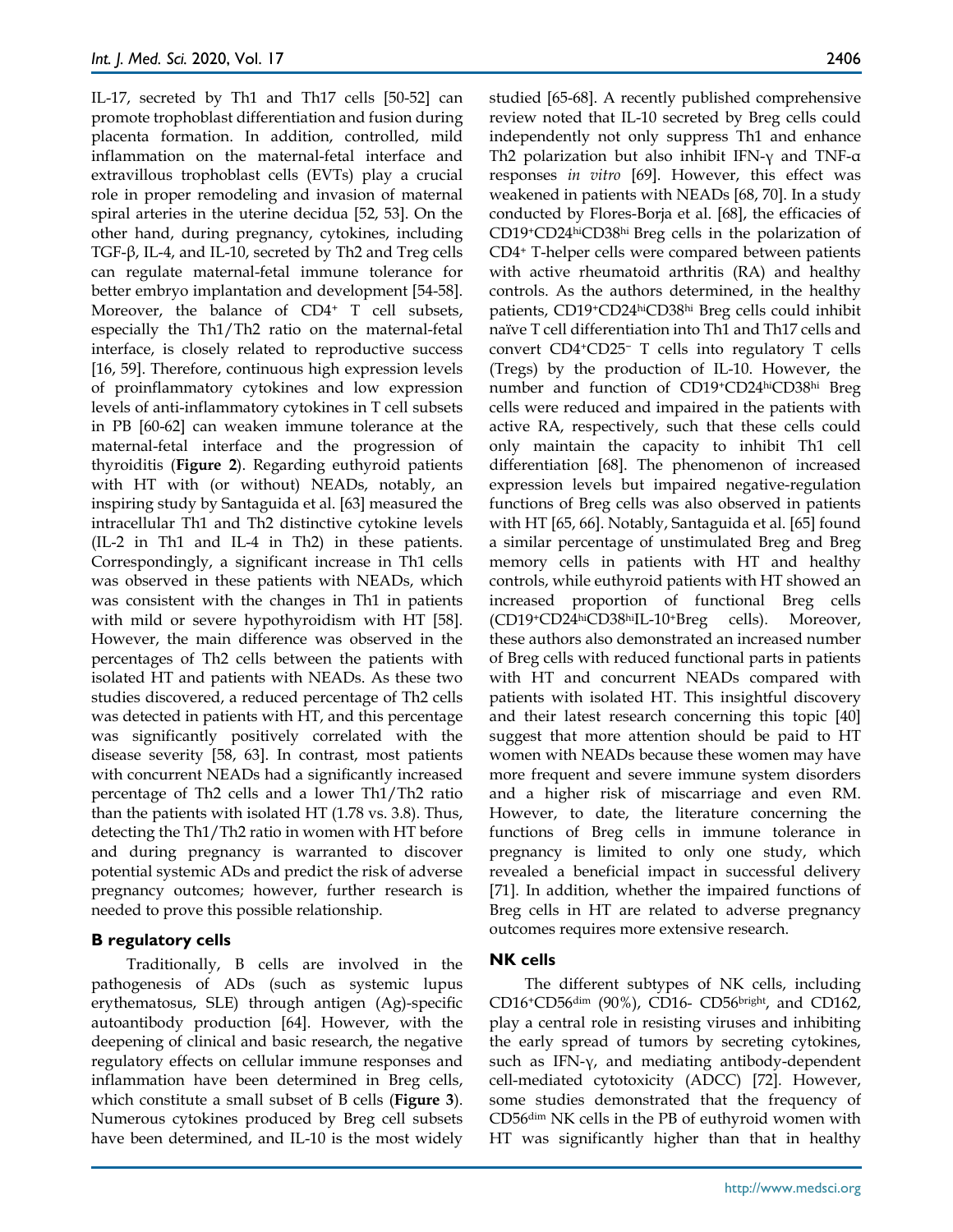controls [15, 18, 73]. This finding indicates that abnormally activated NK cells are possibly involved in the progression of HT and subsequent complications. The current study finds that CD56bright CD25+ NK cells, which are regarded as decidual NK (dNK) cells and constitute 70% of decidual immune cells during a normal pregnancy, are considered to play a pivotal role in trophoblast invasion and uterine spiral artery remodeling and exert a regulating effect at the maternal-fetal interface [74]. However, instead of dNK cells, the high levels of CD16+CD56dim NK cells derived from other body parts through blood circulation can impair maternal tolerance to the fetus. As shown in most recent studies, the percentage of peripheral CD3<sup>−</sup> CD56+ CD16+ NKdim cells in women with RM is higher than that in healthy controls (*p*< 0.0001) [75]. Thus, altogether, these results imply that the abnormal activation of CD56dim NK cells under HT conditions may share the same cytotoxic effects on the fetus during gestation and lead to early miscarriage in women.



**Figure 3.** In healthy individuals, Breg cells play an important role in maintaining the crucial balance between the pool of Tregs/Th1/Th2/Th17 populations by the release of IL-10. The negative regulatory effects of Breg cells thereby limit inflammatory responses and subsequent tissue damage.

## **PD-1**

Although programmed cell death-1 (PD-1) is widely identified as an essential target that promotes the invasion and metastasis of tumors [76-78], it also plays an indispensable role in maintaining maternalfetal tolerance when coexisting with T cell immunoglobulin mucin-3 (Tim-3). For example, in an animalbased experiment [21], the augmented coexpression of PD-1 and Tim-3 on CD4<sup>+</sup> T cells promoted the predominant production of Th2 cells, and the increased secretion of Th2-type cytokines, such as IL-4 and IL-10, contributed to maintaining normal pregnancy. Although many studies have revealed that PD-1 and programmed cell death-ligand 1 (PD-L1) are highly expressed in HT tissues [34, 48, 79, 80] regardless of whether differentiated thyroid carcinoma (DTC) coexists, it seems to be the response to HT conditions in the immune microenvironment. However, the poor suppressive function of the moderating effect is unable to modify the inflammatory phenomenon in the thyroid and accidentally promotes the metastasis of DTC [80, 81]. To date, whether a difference exists in the PD-1 expression level on the maternal-fetal interface between women with HT and non-HT women during early pregnancy, which may have potential clinical applications for predicting the occurrence of miscarriage, still remains inconclusive.

### **Tim-3**

Regarding Tim-3, which is an important inhibitory molecule, numerous studies have demonstrated its essential role in maintaining early pregnancy [82-84]. Tim-3 plays a positive role in the establishment and maintenance of maternal-fetal tolerance by regulating maternal decidual CD8+ T (dCD8+T) cell responses and the subpopulation of NK cells. In one study [84], a distinct NK cell subpopulation, i.e., Tim-3+ NK cells, was identified to display immunosuppressive activities, including the production of anti-inflammatory cytokines and the induction of Treg cells. However, Tim-3+ NK cells from patients with RM were less capable of inducing forkhead box  $P3$  (Foxp3)  $+T$  cell generation in early pregnancy than cells from normal pregnant women. To the best of our knowledge, only a few research reports have explained the role of Tim-3 in the progression of ATD. However, there were no functional polymorphisms in the Tim-3 gene among the patients with HT and normal subjects in one small sample study [85]. Nonetheless, the expression of Tim-3 at the maternal-fetal interface in women with HT, especially women with HT-related miscarriage, is worthy of further exploration because the inhibitory effect of Tim-3 has a profound impact on ADs and systemic immunity. Thus, Tim-3+ cells may not only become a biological marker for predicting the occurrence of miscarriage during early pregnancy but also be a potential target in immunotherapy for HT-related miscarriage.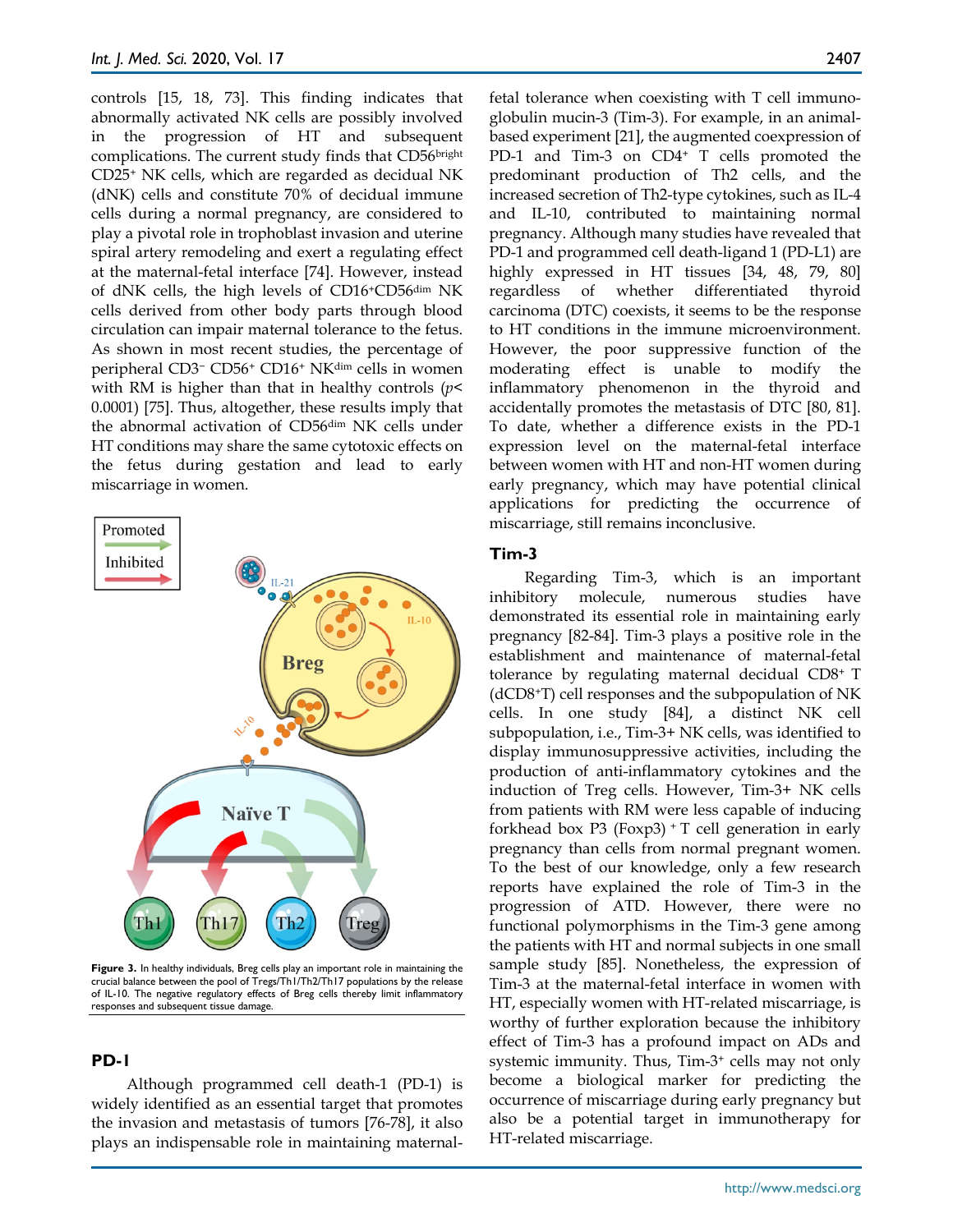

**Figure 4.** There are multiple treatments for women with HT to lower the risk of miscarriage and even RM, and the efficacies of them remain to be determined.

# **FoxP3**

Generally, Treg cells are involved in maintaining immune homeostasis and self-tolerance by inhibiting the pro-inflammatory activities of CD4+ and CD8+ effector T cells, NK cells, and antigen-presenting cells. More importantly, FoxP3, which is known as a critical transcription gene for Treg cell function, is regarded as an additional marker of the regulation of maternal immune tolerance [86]. However, the expression and polymorphisms of FoxP3 in patients with HT are lower and higher, respectively, than those observed in controls, which are often accompanied by decreased proportions of CD4+CD25+FoxP3+ cells [33, 48, 87, 88]. Therefore, the low expression level of Treg cells in women with HT may cause insufficient immunosuppression during pregnancy, which could impair the maternal tolerance to the semiallogeneic fetus and fetal development [89].

Indeed, multiple immune pathways are significantly correlated with HT and can further influence the process of pregnancy (**Table 1**), although the mechanisms by which circulating TPOAb or HT mediates systemic immune disorders are still unclear. In addition, with the development of cellular and molecular immunology, a range of immunotherapies aiming to decrease the miscarriage rate, including TNF-α inhibitors [90], intravenous immunoglobulin (IVIG) [59, 75], and other pathway inhibitors, have been introduced to clinical trials [91-93]. However, we need to seriously consider the complications that such treatments may cause in pregnant women. Particularly in women with HT coexisting thyroid carcinoma (TC), suppressing the immune system may promote the central lymph node metastasis (CLNM) of tumors. Furthermore, highquality studies are needed to reveal the immunemediated mechanisms because understanding the immune-pathogenic mechanism underlying HTrelated miscarriage is pivotal for the development of novel immunotherapies.

# **Treatments for HT-related miscarriage**

Currently, multiple treatments for HT-related miscarriage have been widely introduced to clinical trials or practices (**Figure 4**). Indeed, L-T4 supplementation, which is recommended by the American Thyroid Association (ATA) [32], is still the main treatment used to decrease the incidence of overt hypothyroidism during pregnancy among euthyroid women. Immunoregulatory drugs, such as selenium [94, 95] and vitamin D3 [96], have been discovered to efficiently alleviate HT progression and regulate the immune system, which may benefit pregnancy outcomes. However, the efficacies of these drug therapies are still controversial in different studies. In addition, to rebalance the immune system, IVIG may become a novel, potentially more effective therapeutic strategy used to maintain pregnancy in some women with HT.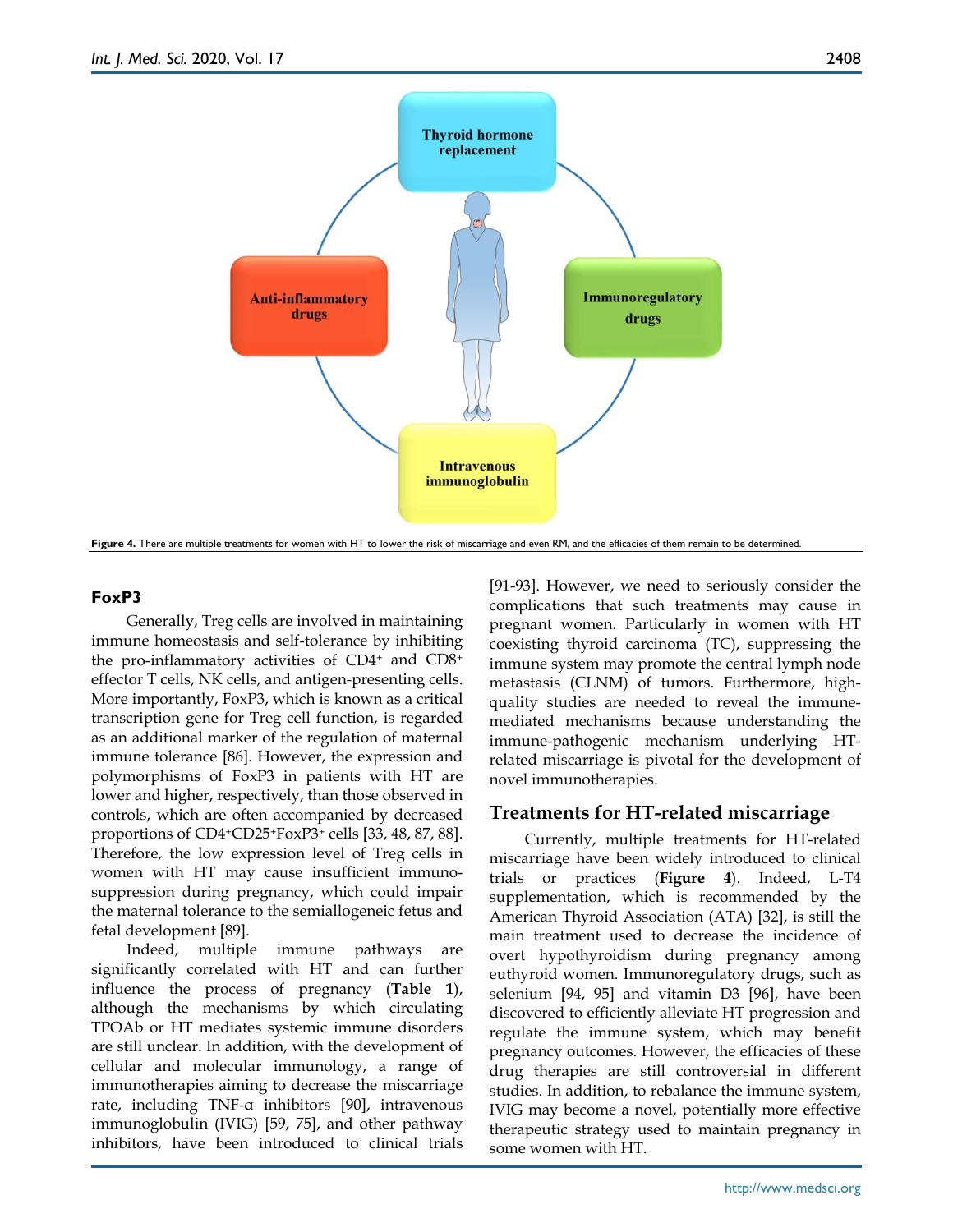## **Levothyroxine**

Currently, L-T4 remains the gold standard in the treatment of patients with hypothyroidism [97] and ranks as one of the most widely used drugs worldwide. Since the last century, a certain amount of evidence [23, 98] has demonstrated that adequate L-T4 supplementation (25-50 μg/d as a typical starting dose) before pregnancy can decrease the risk of HT-related miscarriage and premature birth. L-T4 can not only maintain normal thyroid hormone levels but also inhibit the TSH level (below 2.5 mU/L) [32]. However, with the exploration of autoimmune thyroiditis, many studies [10, 22, 24, 25] reached the contrary conclusion that regular L-T4 substitution could not decrease the risk of miscarriage in TPOAb-positive women (**Figure 1B**). Even in a recent report [99], a debate existed regarding whether a TPOAb-positive woman with a history of miscarriage needs low-dose L-T4 treatment to increase her chances of conceiving. Notably, one randomized controlled trial (RCT), performed by Dhillon-Smith et al. [22] concluded that there was no significant difference in the live birth rate between the group of TPOAb-positive euthyroid women who received L-T4 tablets (50  $\mu$ g/d) for six months and the group of TPOAb-positive euthyroid women who were treated with placebo alone. The authors further indicated that pregnant women with HT cannot benefit from L-T4 supplementation decreasing the risk of adverse pregnancy outcomes. Notably, as these authors discussed, the main limitation of this trial was the fixed-dose of the L-T4 tablet supplementation instead of using a dosage based on the body mass index (BMI), which may be insufficient for women with a high BMI and, thus, could lead to negative results. Therefore, it is reasonable to consider adjusting the dose of L-T4 based on the serum TSH and thyroxine (T4) concentrations measured at each follow-up visit. Most recently, two meta-analyses performed by the group of Rao et al. [23, 98] confirmed that L-T4 supplementation treatment reduced the risk of miscarriage and preterm birth in women with HT with naturally conceived pregnancies. However, in women who underwent *in vitro* fertilization (IVF) or intracytoplasmic sperm injection (ICSI), the efficacies of L-T4 supplementation in preventing miscarriage or preterm birth were insufficient. Therefore, RCTs with larger sample sizes and different races and regions are needed to strengthen the evidence regarding the positive effects of L-T4 in decreasing the miscarriage rate among thyroid autoantibody-positive women.

Furthermore, L-T4 is a critical-dose drug because slight changes in the blood concentration may result in treatment failure and iatrogenic thyrotoxicosis. Therefore, for easier compliance and management,

novel thyroxine formulations, including liquid preparations and softgel, have been invented in recent years [100]. Compared with traditional L-T4 preparations (tablets), these new types of L-T4 preparations at the same dose perform better in suppressing the serum TSH values and obtaining normal thyroid hormone levels, especially in pregnant women [101], unselected patients without evident malabsorption [102, 103] and even euthyroid patients [104]. Choosing a more suitable L-T4 preparation for euthyroid women can not only reduce the impact of the drug absorption rate on the resulting efficacy in decreasing the miscarriage rate but also benefit precision medicine with individualization of the L-T4 dose.

## **Selenium**

Selenium is an essential trace mineral, and the thyroid has a higher concentration of selenium than most other organs, reflecting the importance of selenium for thyroid metabolism [105]. Selenium has been identified as a component of multiple enzymes that have numerous functions ranging from antioxidant and anti-inflammatory roles to the production of active thyroid hormone [106]. Selenium deficiency can not only impair thyroid hormone synthesis and metabolism but also lead to an imbalance in the immune system [107]. Many surveys have demonstrated that women with HT often have selenium deficiency, which may reflect the potential immune disorders in these patients [94, 108]. Meanwhile, numerous studies have shown that a significant decrease in serum anti-thyroid antibodies was present in patients who received Se supplementation. For instance, as determined in a systematic review and meta-analysis, Se supplementation  $(60-200 \text{ µg}/d \text{ in different trials})$  can significantly decrease the anti-thyroid antibody level, especially the serum TPOAb level, in the L-T4-treated population [109]. This result is consistent with findings showing a decreasing autoantibody titer in another double-blind RCT in Italy (45 cases), [110]. The latter study further concluded that Se supplementation was safe during pregnancy and after delivery at a dosage of 83 mcg/d. [110]. Interestingly, some research did not find that isolated Se supplementation can prevent the progression of HT [111-113], while combined treatment with L-T4 supplementation was observed to improve the therapeutic effects in delaying the deterioration of chronic inflammation in HT compared with L-T4 monotherapy [114]. Thus, the efficacies of Se supplementation in ATDs and even pregnancy outcomes remain controversial. The main reasons for this divergence could be the different doses and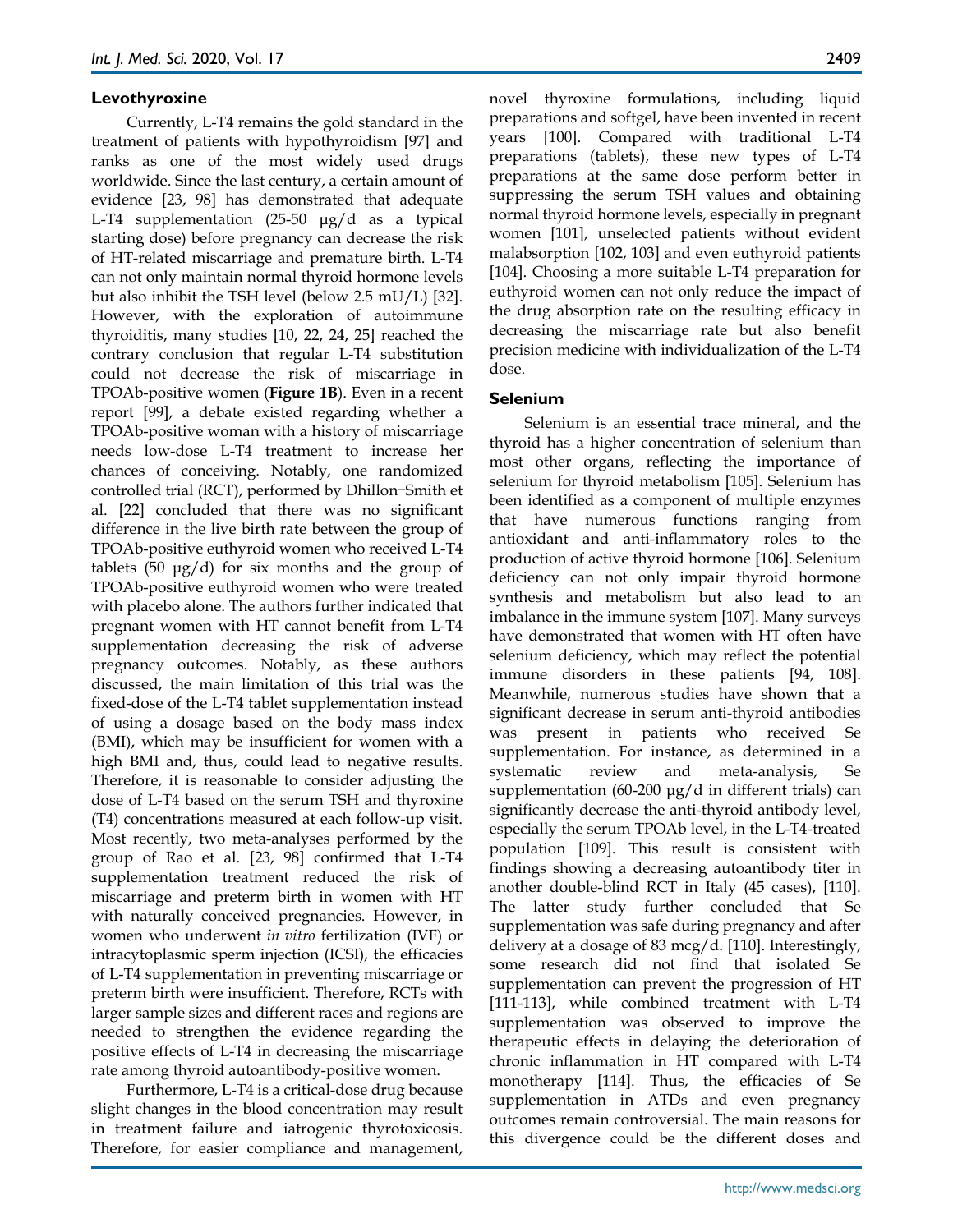preparations of Se  $(200 \text{ µg}/d \text{ vs. } 60 \text{ µg}/d)$  used in these trials and whether the individual treatments were combined with L-T4 supplementation. Selenium compounds, such as selenomethionine, sodium selenite, and selenium yeast, which are prescribed to patients, vary among studies [109]. Furthermore, there are still many other confounding factors in the inclusion criteria, such as other nutritional deficiencies, geographical location, dietary habits, initial thyroid function, and other concurrent NEADs. Some previous studies have found that women suffering from miscarriage or RM had lower concentrations of Se than healthy controls [115, 116]. Even in two recent review reports, both studies further highlighted that Se deficiency is significantly associated with disorders related to human reproduction and pregnancy [117, 118]. However, sufficient evidence regarding the efficacy of Se supplementation in decreasing antithyroid antibodies and preventing miscarriage in euthyroid women is lacking [112, 119, 120]. Therefore, more studies are needed to provide better clinical evidence proving the ability of Se to reduce thyroid inflammation. Additionally, evidence suggesting that thyroid antibodies can directly damage the placenta is limited. Moreover, a high concentration of selenium in PB could be toxic to pregnant women and their fetuses [121, 122]. Thus, following the ethical principle of "First do no harm" and the recommendation in the 2017 ATA guideline [32], currently, high-level evidence supporting the routine use of Se supplementation in TPOAb-positive women during pregnancy to decrease the risk of miscarriage is lacking.

# **Vitamin D3**

Vitamin D has been found to play an increasingly crucial regulatory role in bone metabolism, the mucosal barrier, and the immune system in the past few decades. More recently, numerous studies have highlighted that an insufficient level of 25-hydroxyvitamin D [25(OH)D] is significantly associated with HT [123-125].

Thus, 25(OH)D supplementation seems to be a potentially effective method for alleviating HT progression and moderating the immune system to achieve a better pregnancy. For instance, one RCT found that women with HT treated with cholecalciferol (vitamin D3) supplementation for three months had a significant decrease in the Th17/Th1 ratio (*p*< 0.046) and enhanced expression of IL-10, even though the serum vitamin D level in the two groups did not significantly differ after the treatment [35]. In addition, the efficacy of vitamin D in decreasing the TPOAb level is still debatable. Some

studies [126, 127] found that vitamin D3 can significantly reduce the TPOAb levels, but one study [128] reached the following different conclusion: there was no significant reduction in the TPOAb levels in the vitamin D group compared with the placebo group ( $p = 0.08$ ). Indeed, many beneficial effects of vitamin D3 supplementations in patients with HT have been observed in different clinical trials. However, the dose-limiting toxicities of vitamin D3 are also nonnegligible risk factors during treatment. Further studies are needed to obtain better clinical evidence to support clinical decision making, especially for women with HT, and determine whether they can benefit from these immunomodulatory drugs, including Se and vitamin D3, before and during gestation.

# **Intravenous immunoglobulin**

IVIG has been regarded as a lifesaving treatment for patients with primary immunodeficiency or severe infection in the last centuries [129, 130]. More importantly, during the past few decades, accumulating studies have found that IVIG could regulate the immune system, such as NK cells, Th1 cells, and Th2 cells, which might be helpful for patients with ADs [131-133]. Many studies have discovered that women with RM presented an abnormal activation of the immune system [134-136]; IVIG is currently introduced as a novel treatment for women with RM. Expectedly, the results are encouraging [59, 137-141] and show that IVIG can significantly increase reproductive success in women with a history of RM. For instance, Ahmadi et al. [59] found that IVIG can dramatically regulate the Th1/Th2 ratio by decreasing Th1 (CD4+ IFN- $\gamma$ +) cells and increasing Th2 (CD4<sup>+</sup> IL-4<sup>+</sup>) cells ( $p$ <0.0001). Additionally, the birth rate in the IVIG group was significantly higher than that in the control group (87.5% vs. 41.6%, *p*<0.0001). Furthermore, in another study [75], the authors demonstrated that IVIG could decrease the number of NK cells and the activating receptors KIR2DS1, KIR2DS4, and NKG2D in women with RM. As some research concluded, low-dose (0.2 g/kg) IVIG therapy can significantly increase the live birth rate in women with HT by rebalancing the functions of the immune system [142, 143].

Nonetheless, in recent years, some scholars [144, 145] have held different views regarding this immunotherapy in women with RM. On the one hand, in some earlier research [146, 147], compared with the control (placebo) group, IVIG had no significant beneficial effect on decreasing the miscarriage rate in women with RM. On the other hand, in contrast to CD56<sup>dim</sup> NK cells, dNK [148-150] cells perform poorly in exhibiting cytotoxicity or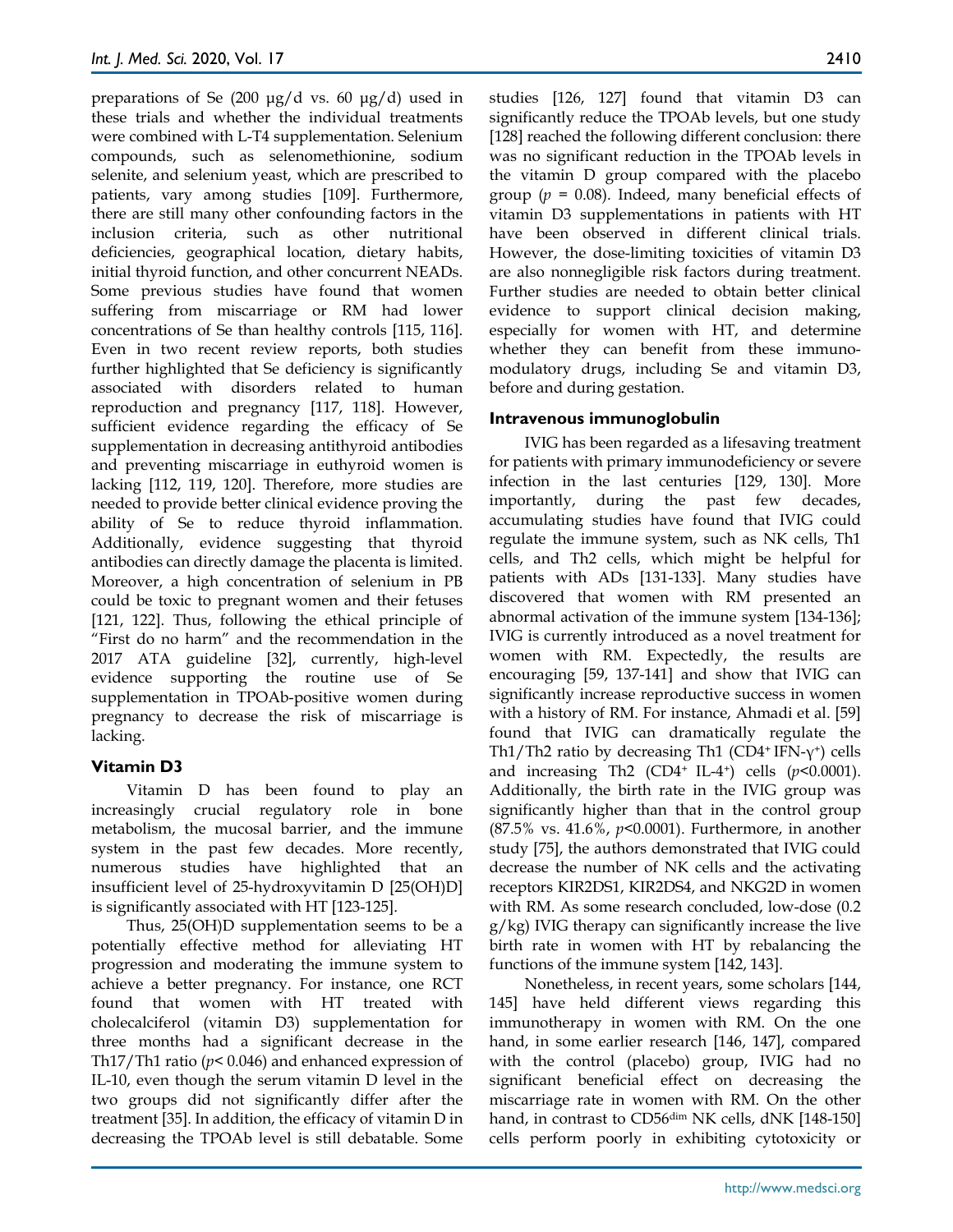secreting IFN-γ. However, these cells play an essential role in regulating maternal tolerance to the semiallogeneic embryo and the invasion of trophoblast cells, which is essential for forming the placenta. Numerous immunotherapies may harm this process without any benefit. In addition, IVIG could affect the maternal immune system without guaranteed beneficial results and is often accompanied by mild adverse events.

In recent years, different studies have reported that IVIG has positive impacts on increasing the live birth rate in women with RM [59, 75, 142]; however, the high cost per infusion and possible side effects, such as fever and even anaphylaxis, should be carefully considered during the treatment decisionmaking process. Due to the lack of high-level clinical evidence, IVIG treatment is still not recommended for euthyroid women with a history of recurrent pregnancy loss. Further RCTs are needed to determine whether IVIG treatment has long-term effectiveness in women who suffer from HT-related miscarriage and evaluate the comparative efficacy with drug therapies at different levels.

# **Conclusion**

Although significant progress has been made in our understanding of the contributions of immune dysfunctions triggers to HT related miscarriage, its pathogenesis is still not fully comprehended. In recent years, it confirmed the abnormal expression levels of multiple immune cells and cytokines in HT patients, especially the proinflammatory polarization of naïve T cells and NK cells. Meanwhile, the role of Breg cells in immune-mediated diseases has been also recognized, but the significance of the participation of Breg cells in the progression of HT is rather insufficient. The specific changes of these immune cells and cytokines can not only positively contribute to a better understanding of the role of immune dysfunctions in HT women with adverse pregnancy outcomes, but also provide further insights into the novel treatment for HT related miscarriage. Furthermore, even though multiple immunotherapies in decreasing the risk of HT related miscarriage have been introduced to the clinical trials and practice, the efficacies and safety of these drugs are still needed to have further evaluation. Nevertheless, the rapidly advancing in this field is becoming the most potential treatment component of HT related miscarriage.

# **Abbreviations**

HT: Hashimoto's thyroiditis; ATD: autoimmune thyroid disease; RM: recurrent miscarriage; Se: selenium; IVIG: intravenous immunoglobulin; CLT: chronic lymphocytic thyroiditis; ADs: autoimmune diseases; NEADs: nonendocrine autoimmune disorders; E2: estradiol; SH: subclinical hypothyroidism; Treg: T regulatory cells; Breg: B regulatory cells; Th2: T helper type 2; L-T4: L-thyroxine; TgAb: thyroid globulin antibody; TPOAb: thyroid peroxidase antibody; TSH: thyroidstimulating hormone; PB: peripheral blood; IL: interleukin; TGF-β: transforming growth factor-beta; Th1: T-helper type1; Th17: T-helper type17; INF-γ: interferon-gamma; TNF-α: tumor necrosis factoralpha; EVTs: extravillous trophoblast cells; ADCC: antibody-dependent cell-mediated cytotoxicity; dNK: decidual NK; PD-1: programmed cell death-1; Tim-3: T-cell immunoglobulin mucin-3; PD-L1: programmed cell death-Ligand 1; DTC: differentiated thyroid carcinoma; dCD8+T: decidual CD8+T; FoxP3: forkhead box P3; TC: thyroid carcinoma; CLNM: central lymph node metastasis; ATA: the American Thyroid Association; RCTs: randomized controlled trials; BMI: body mass index; T4: thyroxine; IVF: vitro fertilization; ICSI: intracytoplasmic sperm injection; 25(OH)D: 25-hydroxyvitamin D; Vitamin D3: cholecalciferol; PTC: papillary thyroid carcinoma; PT: partial thyroidectomy; U/D/I: up-regulated/downregulated/impaired; Tfh: follicular helper T cell; MHC: major histocompatibility complex.

## **Acknowledgments**

This review did not receive any specific grant from funding agencies in the public, commercial, or not-for-profit sectors.

# **Competing Interests**

The authors have declared that no competing interest exists.

## **References**

- 1. Ragusa F, Fallahi P, Elia G, Gonnella D, Paparo SR, Giusti C, et al. Hashimotos' thyroiditis: Epidemiology, pathogenesis, clinic and therapy. Best Pract Res Clin Endocrinol Metab. 2019; 101367.
- 2. Caturegli P, De Remigis A, Rose NR. Hashimoto thyroiditis: clinical and diagnostic criteria. Autoimmunity reviews. 2014; 13: 391-7.
- 3. McLeod DSA, Cooper DS. The incidence and prevalence of thyroid autoimmunity. Endocrine. 2012; 42: 252-65.
- 4. Antonelli A, Ferrari SM, Corrado A, Di Domenicantonio A, Fallahi P. Autoimmune thyroid disorders. Autoimmunity reviews. 2015; 14: 174-80.
- 5. San Lazaro Campillo I, Meaney S, O'Donoghue K, Corcoran P. Miscarriage hospitalisations: a national population-based study of incidence and outcomes, 2005-2016. Reprod Health. 2019; 16: 51.
- 6. Linnakaari R, Helle N, Mentula M, Bloigu A, Gissler M, Heikinheimo O, et al. Trends in the incidence, rate and treatment of miscarriage-nationwide register-study in Finland, 1998-2016. Human reproduction (Oxford, England). 2019; 34: 2120-8.
- 7. Daniely M, Aviram-Goldring A, Barkai G, Goldman B. Detection of chromosomal aberration in fetuses arising from recurrent spontaneous abortion by comparative genomic hybridization. Hum Reprod. 1998; 13: 805-9.
- 8. Jacob L, Gerhard C, Kostev K, Kalder M. Association between induced abortion, spontaneous abortion, and infertility respectively and the risk of psychiatric disorders in 57,770 women followed in gynecological practices in Germany. J Affect Disord. 2019; 251: 107-13.
- 9. Xie J, Jiang L, Sadhukhan A, Yang S, Yao Q, Zhou P, et al. Effect of antithyroid antibodies on women with recurrent miscarriage: A meta-analysis. Am J Reprod Immunol. 2020; e13238.
- 10. Wang H, Gao H, Chi H, Zeng L, Xiao W, Wang Y, et al. Effect of Levothyroxine on Miscarriage Among Women With Normal Thyroid Function and Thyroid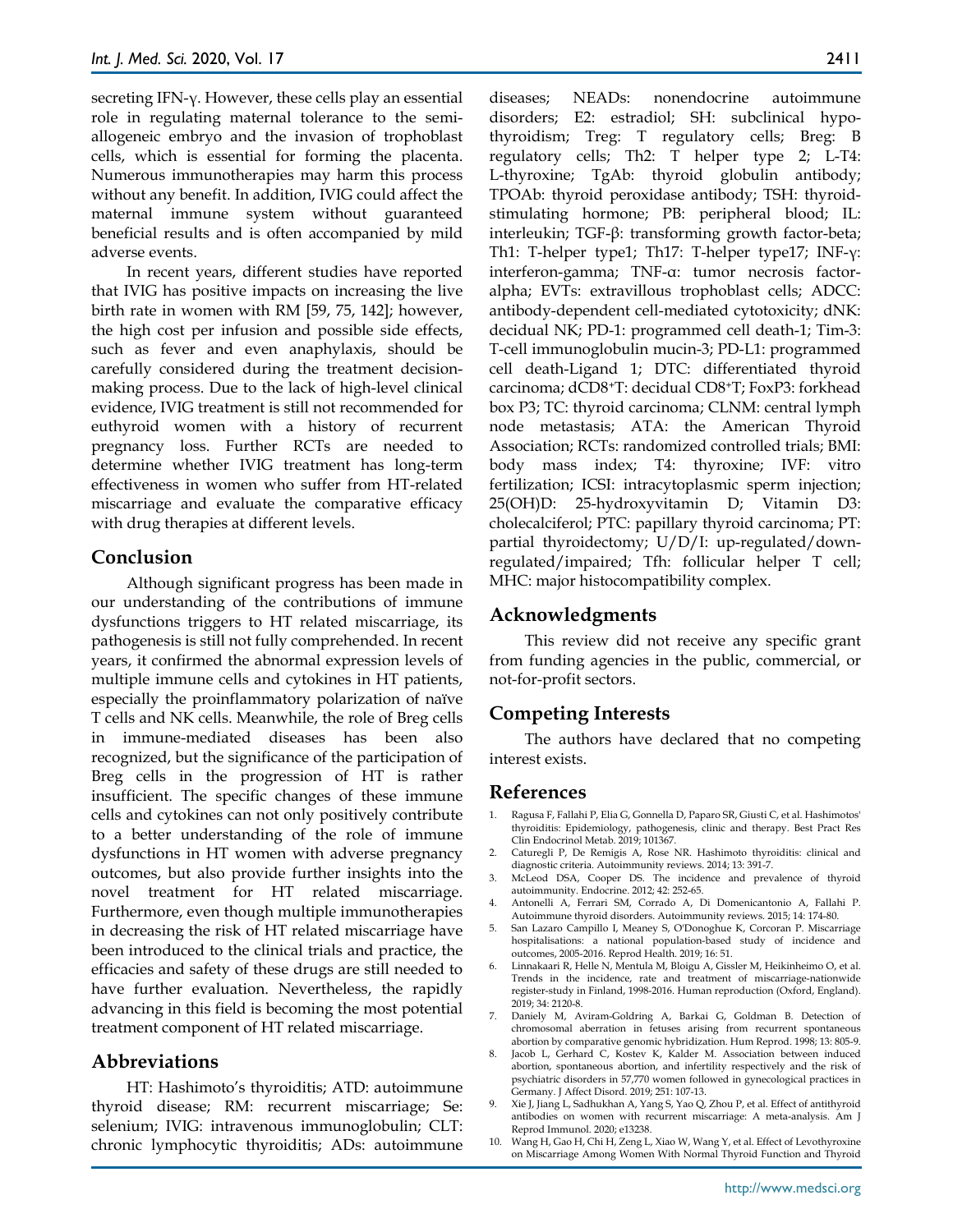Autoimmunity Undergoing *In vitro* Fertilization and Embryo Transfer: A Randomized Clinical Trial. JAMA. 2017; 318: 2190-8.

- 11. Liu H, Shan Z, Li C, Mao J, Xie X, Wang W, et al. Maternal subclinical hypothyroidism, thyroid autoimmunity, and the risk of miscarriage: a prospective cohort study. Thyroid. 2014; 24: 1642-9.
- 12. Lata K, Dutta P, Sridhar S, Rohilla M, Srinivasan A, Prashad GR, et al. Thyroid autoimmunity and obstetric outcomes in women with recurrent miscarriage: a case-control study. Endocr Connect. 2013; 2: 118-24.
- 13. Stagnaro-Green A, Glinoer D. Thyroid autoimmunity and the risk of miscarriage. Best Pract Res Clin Endocrinol Metab. 2004; 18: 167-81.
- 14. Magnusson L, Barcenilla H, Pihl M, Bensing S, Espes D, Carlsson PO, et al. Mass Cytometry Studies of Patients With Autoimmune Endocrine Diseases Reveal Distinct Disease-Specific Alterations in Immune Cell Subsets. Front Immunol. 2020; 11: 288.
- Liu Y, You R, Yu N, Gong Y, Qu C, Zhang Y, et al. Increased proportions of Tc17 cells and NK cells may be risk factors for disease progression in Hashimoto's thyroiditis. Int Immunopharmacol. 2016; 40: 332-8.
- 16. Kim NY, Cho HJ, Kim HY, Yang KM, Ahn HK, Thornton S, et al. Thyroid autoimmunity and its association with cellular and humoral immunity in women with reproductive failures. Am J Reprod Immunol. 2011; 65: 78-87.
- 17. Turhan Iyidir O, Konca Degertekin C, Sonmez C, Atak Yucel A, Erdem M, Akturk M, et al. The effect of thyroid autoimmunity on T-cell responses in early pregnancy. Journal of reproductive immunology. 2015; 110: 61-6.
- 18. Konova E. The role of NK cells in the autoimmune thyroid disease-associated pregnancy loss. Clin Rev Allergy Immunol. 2010; 39: 176-84.
- 19. Salvany-Celades M, van der Zwan A, Benner M, Setrajcic-Dragos V, Bougleux Gomes HA, Iyer V, et al. Three Types of Functional Regulatory T Cells Control T Cell Responses at the Human Maternal-Fetal Interface. Cell Rep. 2019; 27: 2537-47.e5.
- 20. Robertson SA, Care AS, Moldenhauer LM. Regulatory T cells in embryo implantation and the immune response to pregnancy. J Clin Invest. 2018; 128: 4224-35.
- 21. Wang S, Zhu X, Xu Y, Zhang D, Li Y, Tao Y, et al. Programmed cell death-1 (PD-1) and T-cell immunoglobulin mucin-3 (Tim-3) regulate CD4+ T cells to induce Type 2 helper T cell (Th2) bias at the maternal-fetal interface. Hum Reprod. 2016; 31: 700-11.
- 22. Dhillon-Smith RK, Middleton LJ, Sunner KK, Cheed V, Baker K, Farrell-Carver S, et al. Levothyroxine in Women with Thyroid Peroxidase Antibodies before Conception. N Engl J Med. 2019; 380: 1316-25.
- 23. Rao M, Zeng Z, Zhou F, Wang H, Liu J, Wang R, et al. Effect of levothyroxine supplementation on pregnancy loss and preterm birth in women with subclinical hypothyroidism and thyroid autoimmunity: a systematic review and meta-analysis. Hum Reprod Update. 2019; 25: 344-61.
- 24. Nazarpour S, Ramezani Tehrani F, Simbar M, Tohidi M, Alavi Majd H, Azizi F. Effects of levothyroxine treatment on pregnancy outcomes in pregnant women with autoimmune thyroid disease. Eur J Endocrinol. 2017; 176: 253-65.
- 25. Negro R, Schwartz A, Stagnaro-Green A. Impact of Levothyroxine in Miscarriage and Preterm Delivery Rates in First Trimester Thyroid Antibody-Positive Women With TSH Less Than 2.5 mIU/L. J Clin Endocrinol Metab. 2016; 101: 3685-90.
- 26. Li Y, Teng D, Ba J, Chen B, Du J, He L, et al. Efficacy and Safety of Long-Term Universal Salt Iodization on Thyroid Disorders: Epidemiological Evidence from 31 Provinces of Mainland China. Thyroid. 2020; 30: 568-79.
- 27. Biondi B, Cappola AR, Cooper DS. Subclinical Hypothyroidism: A Review. JAMA. 2019; 322: 153-60.
- 28. Korevaar TIM, Derakhshan A, Taylor PN, Meima M, Chen L, Bliddal S, et al. Association of Thyroid Function Test Abnormalities and Thyroid Autoimmunity With Preterm Birth: A Systematic Review and Meta-analysis. JAMA. 2019; 322: 632-41.
- 29. Bachimanchi B, Vaikkakara S, Sachan A, Praveen Kumar G, Venkatanarasu A, Sai Krishna Chaitanya P, et al. Effect of Adequate Thyroid Hormone Replacement on the Hypothalamo-Pituitary-Gonadal Axis in Premenopausal Women with Primary Hypothyroidism. Eur Thyroid J. 2019; 8: 152-8.
- 30. Krassas GE, Poppe K, Glinoer D. Thyroid function and human reproductive health. Endocr Rev. 2010; 31: 702-55.
- 31. De Groot L, Abalovich M, Alexander EK, Amino N, Barbour L, Cobin RH, et al. Management of thyroid dysfunction during pregnancy and postpartum: an Endocrine Society clinical practice guideline. J Clin Endocrinol Metab. 2012; 97: 2543-65.
- 32. Alexander EK, Pearce EN, Brent GA, Brown RS, Chen H, Dosiou C, et al. 2017 Guidelines of the American Thyroid Association for the Diagnosis and Management of Thyroid Disease During Pregnancy and the Postpartum. Thyroid : official journal of the American Thyroid Association. 2017; 27: 315-89.
- 33. Yang X, Lun Y, Jiang H, Liu X, Duan Z, Xin S, et al. SIRT1-Regulated Abnormal Acetylation of FOXP3 Induces Regulatory T-Cell Function Defect in Hashimoto's Thyroiditis. Thyroid. 2018; 28: 246-56.
- Zhao J, Chen Y, Zhao Q, Shi J, Yang W, Zhu Z, et al. Increased circulating Tfh17 and PD-1(+)Tfh cells are associated with autoantibodies in Hashimoto's thyroiditis. Autoimmunity. 2018; 51: 352-9.
- 35. Nodehi M, Ajami A, Izad M, Asgarian Omran H, Chahardoli R, Amouzegar A, et al. Effects of vitamin D supplements on frequency of CD4(+) T-cell subsets in women with Hashimoto's thyroiditis: a double-blind placebo-controlled study. Eur J Clin Nutr. 2019; 73: 1236-43.
- 36. Jurkovic D, Overton C, Bender-Atik R. Diagnosis and management of first trimester miscarriage. BMJ (Clinical research ed). 2013; 346: f3676.
- 37. Hertz-Picciotto I, Samuels SJ. Incidence of early loss of pregnancy. The New England journal of medicine. 1988; 319: 1483-4.
- 38. Pratt D, Novotny M, Kaberlein G, Dudkiewicz A, Gleicher N. Antithyroid antibodies and the association with non-organ-specific antibodies in recurrent pregnancy loss. Am J Obstet Gynecol. 1993; 168: 837-41.
- 39. Beneventi F, Locatelli E, Caporali R, Alpini C, Lovati E, Ramoni V, et al. Connective tissue diseases and autoimmune thyroid disorders in the first trimester of pregnancy. J Reprod Immunol. 2016; 114: 32-7.
- 40. Cellini M, Santaguida MG, Stramazzo I, Capriello S, Brusca N, Antonelli A, et al. Recurrent Pregnancy Loss in Women with Hashimoto's Thyroiditis with Concurrent Non-Endocrine Autoimmune Disorders. Thyroid : official journal of the American Thyroid Association. 2020; 30: 457-62.
- 41. De Leo S, Pearce EN. Autoimmune thyroid disease during pregnancy. Lancet Diabetes Endocrinol. 2018; 6: 575-86.
- 42. Chen L, Hu R. Thyroid autoimmunity and miscarriage: a meta-analysis. Clin Endocrinol (Oxf). 2011; 74: 513-9.
- 43. Stagnaro-Green A, Roman SH, Cobin RH, el-Harazy E, Alvarez-Marfany M, Davies TF. Detection of at-risk pregnancy by means of highly sensitive assays for thyroid autoantibodies. JAMA. 1990; 264: 1422-5.
- 44. Rodríguez-Muñoz A, Vitales-Noyola M, Ramos-Levi A, Serrano-Somavilla A, González-Amaro R, Marazuela M. Levels of regulatory T cells CD69(+)NKG2D(+)IL-10(+) are increased in patients with autoimmune thyroid disorders. Endocrine. 2016; 51: 478-89.
- 45. Bagis T, Gokcel A, Saygili ES. Autoimmune thyroid disease in pregnancy and the postpartum period: relationship to spontaneous abortion. Thyroid : official journal of the American Thyroid Association. 2001; 11: 1049-53.
- 46. Bliddal S, Feldt-Rasmussen U, Rasmussen AK, Kolte AM, Hilsted LM, Christiansen OB, et al. Thyroid Peroxidase Antibodies and Prospective Live Birth Rate: A Cohort Study of Women with Recurrent Pregnancy Loss. Thyroid. 2019; 29: 1465-74.
- 47. Pratt DE, Kaberlein G, Dudkiewicz A, Karande V, Gleicher N. The association of antithyroid antibodies in euthyroid nonpregnant women with recurrent first trimester abortions in the next pregnancy. Fertility and Sterility. 1993; 60: 1001-5.
- 48. Hu Y, Zhang L, Chen H, Liu X, Zheng X, Shi H, et al. Analysis of Regulatory T Cell Subsets and Their Expression of Helios and PD-1 in Patients with Hashimoto Thyroiditis. Int J Endocrinol. 2019; 2019: 5368473.
- 49. Ali S, Majid S, Niamat Ali M, Taing S. Evaluation of T cell cytokines and their role in recurrent miscarriage. Int Immunopharmacol. 2020; 82: 106347.
- 50. Figueroa-Vega N, Alfonso-Pérez M, Benedicto I, Sánchez-Madrid F, González-Amaro R, Marazuela Mn. Increased Circulating Pro-Inflammatory Cytokines and Th17 Lymphocytes in Hashimoto's Thyroiditis. The Journal of Clinical Endocrinology & Metabolism. 2010; 95: 953-62.
- 51. Logiodice F, Lombardelli L, Kullolli O, Haller H, Maggi E, Rukavina D, et al. Decidual Interleukin-22-Producing CD4+ T Cells (Th17/Th0/IL-22+ and Th17/Th2/IL-22+, Th2/IL-22+, Th0/IL-22+), Which Also Produce IL-4, Are Involved in the Success of Pregnancy. Int J Mol Sci. 2019; 20.
- Salomon C, Yee SW, Mitchell MD, Rice GE. The possible role of extravillous trophoblast-derived exosomes on the uterine spiral arterial remodeling under both normal and pathological conditions. Biomed Res Int. 2014; 2014: 693157.
- 53. Ashkar AA, Di Santo JP, Croy BA. Interferon gamma contributes to initiation of uterine vascular modification, decidual integrity, and uterine natural killer cell maturation during normal murine pregnancy. J Exp Med. 2000; 192: 259-70.
- 54. Azizieh FY, Raghupathy R. IL-10 and pregnancy complications. Clin Exp Obstet Gynecol. 2017; 44: 252-8.
- 55. Marzi M, Vigano A, Trabattoni D, Villa ML, Salvaggio A, Clerici E, et al. Characterization of type 1 and type 2 cytokine production profile in physiologic and pathologic human pregnancy. Clin Exp Immunol. 1996; 106: 127-33.
- 56. Chatterjee P, Chiasson VL, Bounds KR, Mitchell BM. Regulation of the Anti-Inflammatory Cytokines Interleukin-4 and Interleukin-10 during Pregnancy. Front Immunol. 2014; 5: 253.
- 57. Ghaebi M, Nouri M, Ghasemzadeh A, Farzadi L, Jadidi-Niaragh F, Ahmadi M, et al. Immune regulatory network in successful pregnancy and reproductive failures. Biomed Pharmacother. 2017; 88: 61-73.
- 58. Nanba T, Watanabe M, Inoue N, Iwatani Y. Increases of the Th1/Th2 cell ratio in severe Hashimoto's disease and in the proportion of Th17 cells in intractable Graves' disease. Thyroid : official journal of the American Thyroid Association. 2009; 19: 495-501.
- 59. Ahmadi M, Abdolmohammadi-Vahid S, Ghaebi M, Aghebati-Maleki L, Afkham A, Danaii S, et al. Effect of Intravenous immunoglobulin on Th1 and Th2 lymphocytes and improvement of pregnancy outcome in recurrent pregnancy loss (RPL). Biomed Pharmacother. 2017; 92: 1095-102.
- Zake T, Skuja S, Kalere I, Konrade I, Groma V. Upregulated tissue expression of T helper (Th) 17 pathogenic interleukin (IL)-23 and IL-1β in Hashimoto's thyroiditis but not in Graves' disease. Endocr J. 2019; 66: 423-30.
- 61. Vitales-Noyola M, Ramos-Levi AM, Martínez-Hernández Serrano-Somavilla A, Sampedro-Nuñez M, González-Amaro R, et al. Pathogenic Th17 and Th22 cells are increased in patients with autoimmune thyroid disorders. Endocrine. 2017; 57: 409-17.
- 62. Qin Q, Liu P, Liu L, Wang R, Yan N, Yang J, et al. The increased but non-predominant expression of Th17- and Th1-specific cytokines in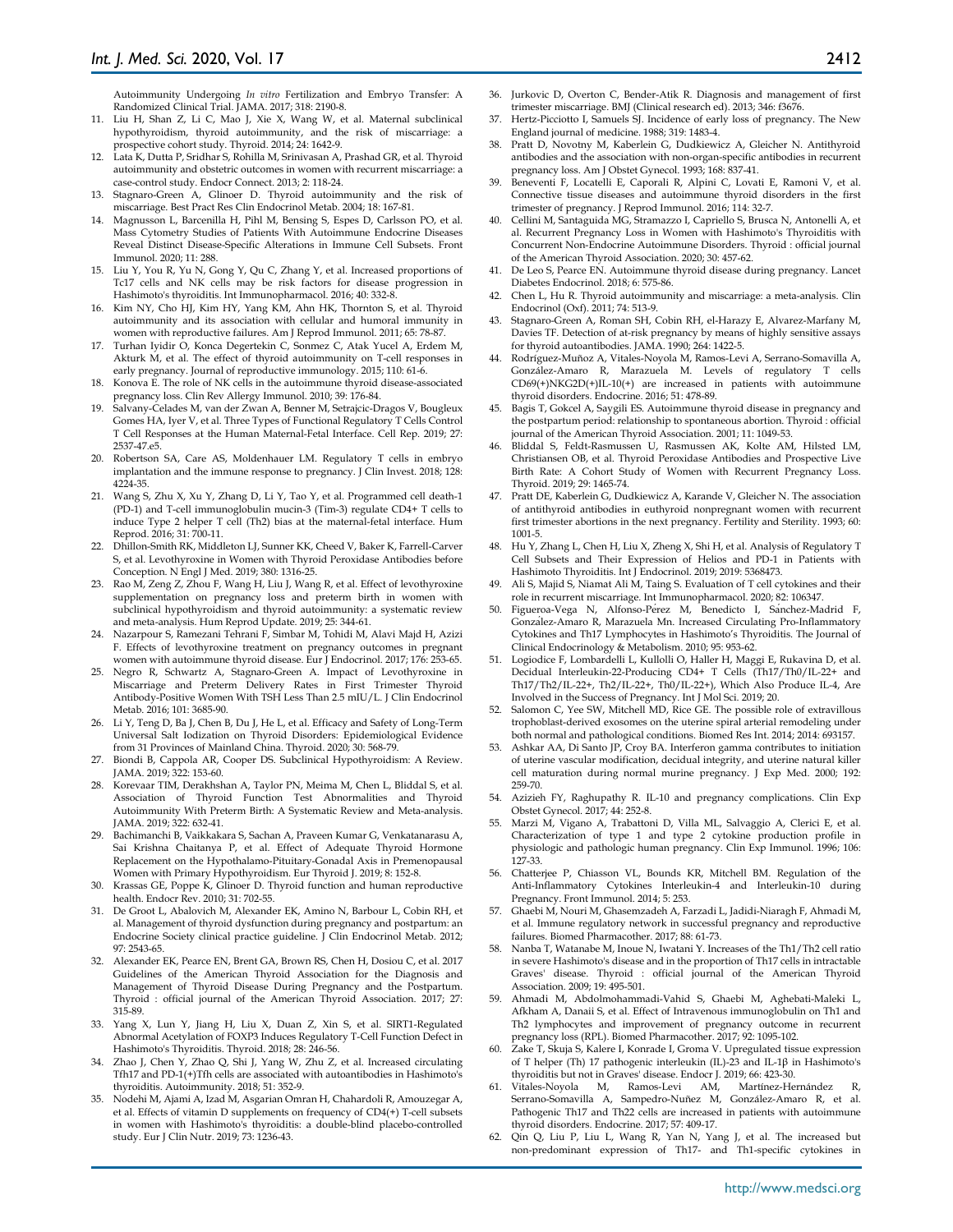Hashimoto's thyroiditis but not in Graves' disease. Braz J Med Biol Res. 2012; 45: 1202-8.

- 63. Santaguida MG, Nardo S, Del Duca SC, Lococo E, Virili C, Gargano L, et al. Increased interleukin-4-positive lymphocytes in patients with Hashimoto's thyroiditis and concurrent non-endocrine autoimmune disorders. Clin Exp Immunol. 2011; 165: 148-54.
- 64. Lipsky PE. Systemic lupus erythematosus: an autoimmune disease of B cell hyperactivity. Nat Immunol. 2001; 2: 764-6.
- 65. Santaguida MG, Gatto I, Mangino G, Virili C, Stramazzo I, Fallahi P, et al. BREG cells in Hashimoto's thyroiditis isolated or associated to further organ-specific autoimmune diseases. Clin Immunol. 2017; 184: 42-7.
- Yu S, Qi Y, Wang H, Jiang J, Sun L, Zhou Q. Dysfunction of CD24+CD38+ B cells in patients with Hashimoto's thyroiditis is associated with a lack of interleukin 10. Int J Biochem Cell Biol. 2017; 90: 114-20.
- Mauri C, Bosma A. Immune regulatory function of B cells. Annu Rev Immunol. 2012; 30: 221-41.
- 68. Flores-Borja F, Bosma A, Ng D, Reddy V, Ehrenstein MR, Isenberg DA, et al. CD19+CD24hiCD38hi B cells maintain regulatory T cells while limiting TH1 and TH17 differentiation. Sci Transl Med. 2013; 5: 173ra23.
- 69. Kalampokis I, Yoshizaki A, Tedder TF. IL-10-producing regulatory B cells (B10 cells) in autoimmune disease. Arthritis Res Ther. 2013; 15 Suppl 1: S1.
- 70. Blair PA, Noreña LY, Flores-Borja F, Rawlings DJ, Isenberg DA, Ehrenstein MR, et al. CD19(+)CD24(hi)CD38(hi) B cells exhibit regulatory capacity in healthy individuals but are functionally impaired in systemic Lupus Erythematosus patients. Immunity. 2010; 32: 129-40.
- 71. Esteve-Solé A, Teixidó I, Deyà-Martínez A, Yagüe J, Plaza-Martín AM, Juan M, et al. Characterization of the Highly Prevalent Regulatory CD24(hi)CD38(hi) B-Cell Population in Human Cord Blood. Front Immunol. 2017; 8: 201.
- 72. Hammer Q, Romagnani C. About Training and Memory: NK-Cell Adaptation to Viral Infections. Adv Immunol. 2017; 133: 171-207.
- 73. Zhang C, Tian Z. NK cell subsets in autoimmune diseases. J Autoimmun. 2017; 83: 22-30.
- 74. Tao Y, Li YH, Piao HL, Zhou WJ, Zhang D, Fu Q, et al. CD56(bright)CD25+ NK cells are preferentially recruited to the maternal/fetal interface in early human pregnancy. Cell Mol Immunol. 2015; 12: 77-86.
- 75. Ahmadi M, Ghaebi M, Abdolmohammadi-Vahid S, Abbaspour-Aghdam S, Hamdi K, Abdollahi-Fard S, et al. NK cell frequency and cytotoxicity in correlation to pregnancy outcome and response to IVIG therapy among women with recurrent pregnancy loss. J Cell Physiol. 2019; 234: 9428-37.
- 76. Cimino-Mathews A, Thompson E, Taube JM, Ye X, Lu Y, Meeker A, et al. PD-L1 (B7-H1) expression and the immune tumor microenvironment in primary and metastatic breast carcinomas. Hum Pathol. 2016; 47: 52-63.
- 77. Takamori S, Takada K, Tagawa T, Toyokawa G, Hirai F, Yamashita N, et al. Differences in PD-L1 expression on tumor and immune cells between lung metastases and corresponding primary tumors. Surg Oncol. 2018; 27: 637-41.
- 78. Cha JH, Chan LC, Li CW, Hsu JL, Hung MC. Mechanisms Controlling PD-L1 Expression in Cancer. Mol Cell. 2019; 76: 359-70.
- 79. Álvarez-Sierra D, Marín-Sánchez A, Ruiz-Blázquez P, de Jesús Gil C, Iglesias-Felip C, González Ó, et al. Analysis of the PD-1/PD-L1 axis in human autoimmune thyroid disease: Insights into pathogenesis and clues to immunotherapy associated thyroid autoimmunity. J Autoimmun. 2019; 103: 102285.
- Lubin D, Baraban E, Lisby A, Jalali-Farahani S, Zhang P, Livolsi V. Papillary Thyroid Carcinoma Emerging from Hashimoto Thyroiditis Demonstrates Increased PD-L1 Expression, Which Persists with Metastasis. Endocr Pathol. 2018; 29: 317-23.
- 81. Shi RL, Qu N, Luo TX, Xiang J, Liao T, Sun GH, et al. Programmed Death-Ligand 1 Expression in Papillary Thyroid Cancer and Its Correlation with Clinicopathologic Factors and Recurrence. Thyroid. 2017; 27: 537-45.
- 82. Wang S, Sun F, Li M, Qian J, Chen C, Wang M, et al. The appropriate frequency and function of decidual Tim-3(+)CTLA-4(+)CD8(+) T cells are important in maintaining normal pregnancy. Cell Death Dis. 2019; 10: 407.
- 83. Xu YY, Wang SC, Lin YK, Li DJ, Du MR. Tim-3 and PD-1 regulate CD8(+) T cell function to maintain early pregnancy in mice. J Reprod Dev. 2017; 63: 289-94.
- 84. Li Y, Zhang J, Zhang D, Hong X, Tao Y, Wang S, et al. Tim-3 signaling in peripheral NK cells promotes maternal-fetal immune tolerance and alleviates pregnancy loss. Sci Signal. 2017; 10.
- 85. Inoue N, Watanabe M, Nakaguchi A, Ueda D, Kawaguti H, Hidaka Y, et al. Functional polymorphisms affecting Th1 differentiation are associated with the severity of autoimmune thyroid diseases. Endocr J. 2017; 64: 695-703.
- 86. Scarpellini F, Klinger FG, Rossi G, Sbracia M. Immunohistochemical Study on the Expression of G-CSF, G-CSFR, VEGF, VEGFR-1, Foxp3 in First Trimester Trophoblast of Recurrent Pregnancy Loss in Pregnancies Treated with G-CSF and Controls. Int J Mol Sci. 2019; 21.
- 87. Chen Z, Wang Y, Ding X, Zhang M, He M, Zhao Y, et al. The proportion of peripheral blood Tregs among the CD4+ T cells of autoimmune thyroid disease patients: a meta-analysis. Endocr J. 2020; 67: 317-26.
- 88. Kristensen B, Hegedüs L, Madsen HO, Smith TJ, Nielsen CH. Altered balance between self-reactive T helper (Th)17 cells and Th10 cells and between full-length forkhead box protein 3 (FoxP3) and FoxP3 splice variants in Hashimoto's thyroiditis. Clin Exp Immunol. 2015; 180: 58-69.
- Kwiatek M, Gęca T, Krzyżanowski A, Malec A, Kwaśniewska A. Peripheral Dendritic Cells and CD4+CD25+Foxp3+ Regulatory T Cells in the First

Trimester of Normal Pregnancy and in Women with Recurrent Miscarriage. PLoS One. 2015; 10: e0124747.

- 90. Winger EE, Reed JL. Treatment with tumor necrosis factor inhibitors and intravenous immunoglobulin improves live birth rates in women with recurrent spontaneous abortion. Am J Reprod Immunol. 2008; 60: 8-16.
- 91. Achilli C, Duran-Retamal M, Saab W, Serhal P, Seshadri S. The role of immunotherapy in *in vitro* fertilization and recurrent pregnancy loss: a systematic review and meta-analysis. Fertil Steril. 2018; 110: 1089-100.
- 92. Homer HA. Modern management of recurrent miscarriage. Aust N Z J Obstet Gynaecol. 2019; 59: 36-44.
- 93. Hviid MM, Macklon N. Immune modulation treatments-where is the evidence? Fertil Steril. 2017; 107: 1284-93.
- 94. Duntas LH. The Role of Iodine and Selenium in Autoimmune Thyroiditis. Horm Metab Res. 2015; 47: 721-6.
- 95. Rayman MP. Multiple nutritional factors and thyroid disease, with particular reference to autoimmune thyroid disease. Proc Nutr Soc. 2019; 78: 34-44.
- 96. Altieri B, Muscogiuri G, Barrea L, Mathieu C, Vallone CV, Mascitelli L, et al. Does vitamin D play a role in autoimmune endocrine disorders? A proof of concept. Reviews in endocrine & metabolic disorders. 2017; 18: 335-46.
- 97. Jonklaas J, Bianco AC, Bauer AJ, Burman KD, Cappola AR, Celi FS, et al. Guidelines for the treatment of hypothyroidism: prepared by the american thyroid association task force on thyroid hormone replacement. Thyroid : official journal of the American Thyroid Association. 2014; 24: 1670-751.
- 98. Rao M, Zeng Z, Zhao S, Tang L. Effect of levothyroxine supplementation on pregnancy outcomes in women with subclinical hypothyroidism and thyroid autoimmuneity undergoing *in vitro* fertilization/intracytoplasmic sperm injection: an updated meta-analysis of randomized controlled trials. Reprod Biol Endocrinol. 2018; 16: 92.
- 99. Chen AX, Leung AM, Korevaar TIM. Thyroid Function and Conception. N Engl J Med. 2019; 381: 178-81.
- 100. Virili C, Trimboli P, Centanni M. Novel thyroxine formulations: a further step toward precision medicine. Endocrine. 2019; 66: 87-94.
- 101. Cappelli C, Negro R, Pirola I, Gandossi E, Agosti B, Castellano M. Levothyroxine liquid solution versus tablet form for replacement treatment in pregnant women. Gynecol Endocrinol. 2016; 32: 290-2.
- 102. Negro R, Valcavi R, Agrimi D, Toulis KA. Levothyroxine liquid solution versus tablet for replacement treatment in hypothyroid patients. Endocr Pract. 2014; 20: 901-6.
- 103. Trimboli P, Virili C, Centanni M, Giovanella L. Thyroxine Treatment With Softgel Capsule Formulation: Usefulness in Hypothyroid Patients Without Malabsorption. Front Endocrinol (Lausanne). 2018; 9: 118.
- 104. Fallahi P, Ferrari SM, Antonelli A. IN PATIENTS WITH SUBCLINICAL HYPOTHYROIDISM WHILE IN THERAPY WITH TABLET L-T4, THE LIQUID L-T4 FORMULATION IS MORE EFFECTIVE IN RESTORING EUTHYROIDISM. Endocr Pract. 2017; 23: 170-4.
- 105. Duntas LH, Benvenga S. Selenium: an element for life. Endocrine. 2015; 48: 756-75.
- 106. Köhrle J. Selenium and the thyroid. Curr Opin Endocrinol Diabetes Obes. 2015; 22: 392-401.
- 107. Avery JC, Hoffmann PR. Selenium, Selenoproteins, and Immunity. Nutrients. 2018; 10.
- 108. Wu Q, Rayman MP, Lv H, Schomburg L, Cui B, Gao C, et al. Low Population Selenium Status Is Associated With Increased Prevalence of Thyroid Disease. J Clin Endocrinol Metab. 2015; 100: 4037-47.
- 109. Wichman J, Winther KH, Bonnema SJ, Hegedüs L. Selenium Supplementation Significantly Reduces Thyroid Autoantibody Levels in Patients with Chronic Autoimmune Thyroiditis: A Systematic Review and Meta-Analysis. Thyroid : official journal of the American Thyroid Association. 2016; 26: 1681-92.
- 110. Mantovani G, Isidori AM, Moretti C, Di Dato C, Greco E, Ciolli P, et al. Selenium supplementation in the management of thyroid autoimmunity during pregnancy: results of the "SERENA study", a randomized, double-blind, placebo-controlled trial. Endocrine. 2019; 66: 542-50.
- 111. Winther KH, Wichman JE, Bonnema SJ, Hegedüs L. Insufficient documentation for clinical efficacy of selenium supplementation in chronic autoimmune thyroiditis, based on a systematic review and meta-analysis. Endocrine. 2017; 55: 376-85.
- 112. Esposito D, Rotondi M, Accardo G, Vallone G, Conzo G, Docimo G, et al. Influence of short-term selenium supplementation on the natural course of Hashimoto's thyroiditis: clinical results of a blinded placebo-controlled randomized prospective trial. J Endocrinol Invest. 2017; 40: 83-9.
- 113. Mao J, Pop VJ, Bath SC, Vader HL, Redman CWG, Rayman MP. Effect of low-dose selenium on thyroid autoimmunity and thyroid function in UK pregnant women with mild-to-moderate iodine deficiency. European journal of nutrition. 2016; 55: 55-61.
- 114. Yu L, Zhou L, Xu E, Bi Y, Hu X, Pei X, et al. Levothyroxine monotherapy versus levothyroxine and selenium combination therapy in chronic lymphocytic thyroiditis. J Endocrinol Invest. 2017; 40: 1243-50.
- 115. Barrington JW, Lindsay P, James D, Smith S, Roberts A. Selenium deficiency and miscarriage: a possible link? Br J Obstet Gynaecol. 1996; 103: 130-2.
- 116. Barrington JW, Taylor M, Smith S, Bowen-Simpkins P. Selenium and recurrent miscarriage. J Obstet Gynaecol. 1997; 17: 199-200.
- 117. Zachara BA. Selenium in Complicated Pregnancy. A Review. Adv Clin Chem. 2018; 86: 157-78.
- 118. Pieczyńska J, Grajeta H. The role of selenium in human conception and pregnancy. J Trace Elem Med Biol. 2015; 29: 31-8.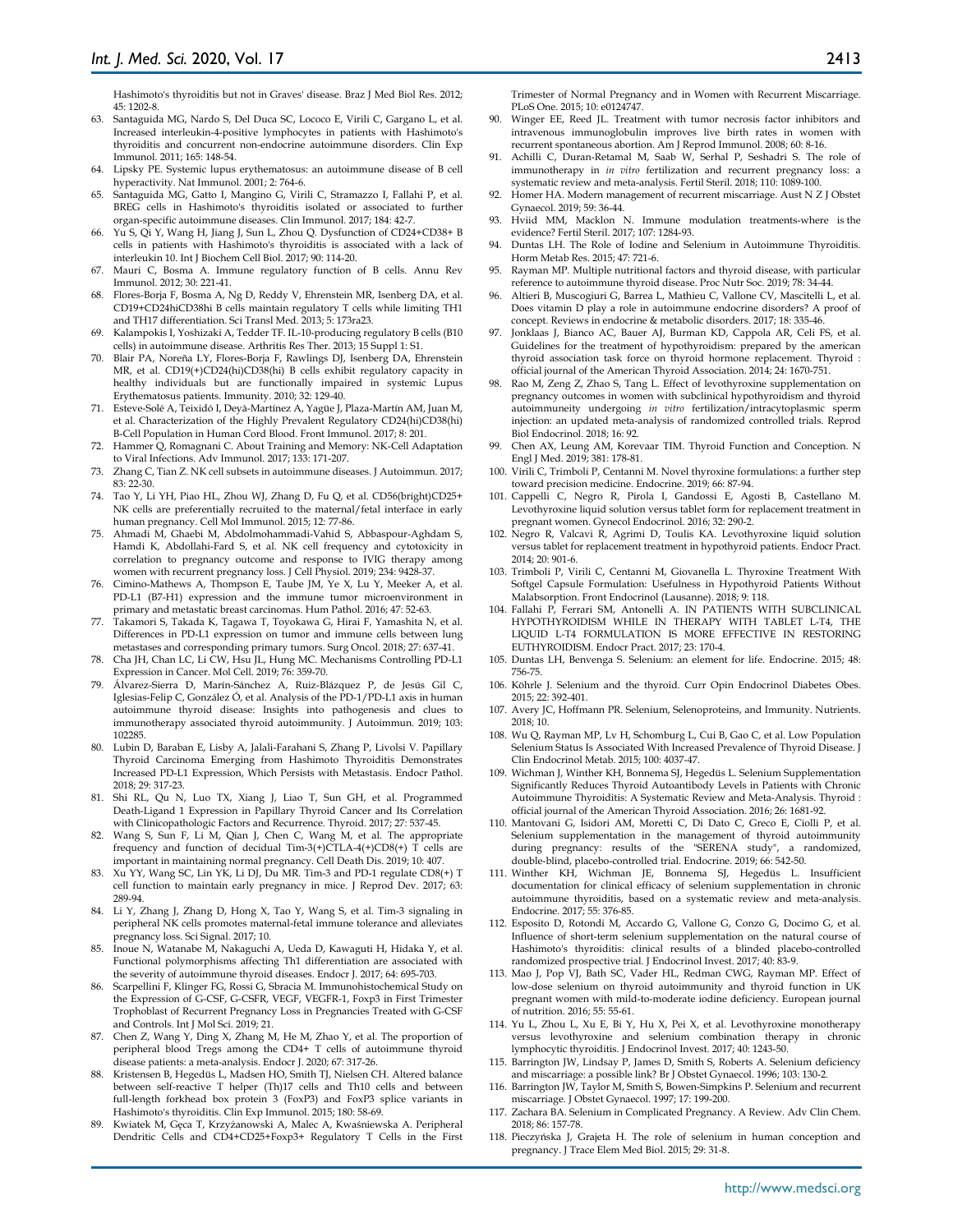- 119. Pilli T, Cantara S, Schomburg L, Cenci V, Cardinale S, Heid EC, et al. IFNγ-Inducible Chemokines Decrease upon Selenomethionine Supplementation in Women with Euthyroid Autoimmune Thyroiditis: Comparison between Two Doses of Selenomethionine (80 or 160 μg) versus Placebo. Eur Thyroid J. 2015; 4: 226-33.
- 120. Eskes SA, Endert E, Fliers E, Birnie E, Hollenbach B, Schomburg L, et al. Selenite supplementation in euthyroid subjects with thyroid peroxidase antibodies. Clin Endocrinol (Oxf). 2014; 80: 444-51.
- 121. Thomas JK, Janz DM. Developmental and Persistent Toxicities of Maternally Deposited Selenomethionine in Zebrafish (Danio rerio). Environ Sci Technol. 2015; 49: 10182-9.
- 122. Rayman MP. Selenium intake, status, and health: a complex relationship. Hormones (Athens). 2020; 19: 9-14.
- 123. Štefanić M, Tokić S. Serum 25-hydoxyvitamin D concentrations in relation to Hashimoto's thyroiditis: a systematic review, meta-analysis and meta-regression of observational studies. Eur J Nutr. 2020; 59: 859-72.
- 124. Gallo D, Mortara L, Gariboldi MB, Cattaneo SAM, Rosetti S, Gentile L, et al. Immunomodulatory effect of vitamin D and its potential role in the prevention and treatment of thyroid autoimmunity: a narrative review. J Endocrinol Invest. 2020; 43: 413-29.
- 125. Chao G, Zhu Y, Fang L. Correlation Between Hashimoto's Thyroiditis-Related Thyroid Hormone Levels and 25-Hydroxyvitamin D. Front Endocrinol (Lausanne). 2020; 11: 4.
- 126. Krysiak R, Kowalcze K, Okopień B. Selenomethionine potentiates the impact of vitamin D on thyroid autoimmunity in euthyroid women with Hashimoto's thyroiditis and low vitamin D status. Pharmacol Rep. 2019; 71: 367-73.
- 127. Krysiak R, Szkróbka W, Okopień B. The Effect of Vitamin D on Thyroid Autoimmunity in Levothyroxine-Treated Women with Hashimoto's Thyroiditis and Normal Vitamin D Status. Exp Clin Endocrinol Diabetes. 2017; 125: 229-33.
- 128. Chahardoli R, Saboor-Yaraghi A-A, Amouzegar A, Khalili D, Vakili AZ, Azizi F. Can Supplementation with Vitamin D Modify Thyroid Autoantibodies (Anti-TPO Ab, Anti-Tg Ab) and Thyroid Profile (T3, T4, TSH) in Hashimoto's Thyroiditis? A Double Blind, Randomized Clinical Trial. Hormone and metabolic research = Hormon- und Stoffwechselforschung = Hormones et metabolisme. 2019; 51: 296-301.
- 129. Sriaroon P, Ballow M. Immunoglobulin Replacement Therapy for Primary Immunodeficiency. Immunol Allergy Clin North Am. 2015; 35: 713-30.
- 130. Alejandria MM, Lansang MA, Dans LF, Mantaring JB, 3rd. Intravenous immunoglobulin for treating sepsis, severe sepsis and septic shock. Cochrane Database Syst Rev. 2013; 2013: Cd001090.
- 131. Galeotti C, Kaveri SV, Bayry J. IVIG-mediated effector functions in autoimmune and inflammatory diseases. Int Immunol. 2017; 29: 491-8.
- 132. Nakane S, Mukaino A, Higuchi O, Watari M, Maeda Y, Yamakawa M, et al. Autoimmune autonomic ganglionopathy: an update on diagnosis and treatment. Expert Rev Neurother. 2018; 18: 953-65.
- 133. Zuercher AW, Spirig R, Baz Morelli A, Käsermann F. IVIG in autoimmune disease - Potential next generation biologics. Autoimmun Rev. 2016; 15: 781-5.
- 134. Figueiredo AS, Schumacher A. The T helper type 17/regulatory T cell paradigm in pregnancy. Immunology. 2016; 148: 13-21.
- 135. Krieg S, Westphal L. Immune Function and Recurrent Pregnancy Loss. Semin Reprod Med. 2015; 33: 305-12.
- 136. Adib Rad H, Basirat Z, Mostafazadeh A, Faramarzi M, Bijani A, Nouri HR, et al. Evaluation of peripheral blood NK cell subsets and cytokines in unexplained recurrent miscarriage. J Chin Med Assoc. 2018; 81: 1065-70.
- 137. Jafarzadeh S, Ahmadi M, Dolati S, Aghebati-Maleki L, Eghbal-Fard S, Kamrani A, et al. Intravenous immunoglobulin G treatment increases live birth rate in women with recurrent miscarriage and modulates regulatory and exhausted regulatory T cells frequency and function. J Cell Biochem. 2019; 120: 5424-34.
- 138. Christiansen OB, Kolte AM, Krog MC, Nielsen HS, Egerup P. Treatment with intravenous immunoglobulin in patients with recurrent pregnancy loss: An update. J Reprod Immunol. 2019; 133: 37-42.
- 139. Yamada H, Deguchi M, Maesawa Y, Nakajima Y, Nishino Y, Tanimura K, et al. Medium-dose intravenous immunoglobulin therapy for women with six or more recurrent miscarriages. J Reprod Immunol. 2015; 109: 48-51.
- 140. Ahmadi M, Aghdam SA, Nouri M, Babaloo Z, Farzadi L, Ghasemzadeh A, et al. Intravenous immunoglobulin (IVIG) treatment modulates peripheral blood Th17 and regulatory T cells in recurrent miscarriage patients: Non randomized, open-label clinical trial. Immunol Lett. 2017; 192: 12-9.
- 141. Lee SK, Kim JY, Han AR, Hur SE, Kim CJ, Kim TH, et al. Intravenous Immunoglobulin G Improves Pregnancy Outcome in Women with Recurrent Pregnancy Losses with Cellular Immune Abnormalities. Am J Reprod Immunol. 2016; 75: 59-68.
- 142. Stricker RB, Steinleitner A, Bookoff CN, Weckstein LN, Winger EE. Successful treatment of immunologic abortion with low-dose intravenous immunoglobulin. Fertil Steril. 2000; 73: 536-40.
- 143. Stricker RB, Winger EE. Update on treatment of immunologic abortion with low-dose intravenous immunoglobulin. Am J Reprod Immunol. 2005; 54: 390-6.
- 144. Moffett A, Shreeve N. First do no harm: uterine natural killer (NK) cells in assisted reproduction. Hum Reprod. 2015; 30: 1519-25.
- 145. Wong LF, Porter TF, Scott JR. Immunotherapy for recurrent miscarriage. Cochrane Database Syst Rev. 2014; 2014: Cd000112.
- 146. Christiansen OB, Christiansen BS, Husth M, Mathiesen O, Lauritsen JG, Grunnet N. Prospective study of anticardiolipin antibodies in immunized and

untreated women with recurrent spontaneous abortions. Fertil Steril. 1992; 58: 328-34.

- 147. Stephenson MD, Dreher K, Houlihan E, Wu V. Prevention of unexplained recurrent spontaneous abortion using intravenous immunoglobulin: a prospective, randomized, double-blinded, placebo-controlled trial. Am J Reprod Immunol. 1998; 39: 82-8.
- 148. Moffett A, Colucci F. Uterine NK cells: active regulators at the maternal-fetal interface. J Clin Invest. 2014; 124: 1872-9.
- 149. Sojka DK, Yang L, Yokoyama WM. Uterine Natural Killer Cells. Front Immunol. 2019; 10: 960.
- 150. Gamliel M, Goldman-Wohl D, Isaacson B, Gur C, Stein N, Yamin R, et al. Trained Memory of Human Uterine NK Cells Enhances Their Function in Subsequent Pregnancies. Immunity. 2018; 48: 951-62.e5.
- 151. Kwak-Kim JY, Chung-Bang HS, Ng SC, Ntrivalas EI, Mangubat CP, Beaman KD, et al. Increased T helper 1 cytokine responses by circulating T cells are present in women with recurrent pregnancy losses and in infertile women with multiple implantation failures after IVF. Hum Reprod. 2003; 18: 767-73.
- 152. Raghupathy R, Makhseed M, Azizieh F, Omu A, Gupta M, Farhat R. Cytokine production by maternal lymphocytes during normal human pregnancy and in unexplained recurrent spontaneous abortion. Hum Reprod. 2000; 15: 713-8.
- 153. Luan X, Kang X, Li W, Dong Q. An investigation of the relationship between recurrent spontaneous abortion and memory T follicular helper cells. Am J Reprod Immunol. 2017; 78.
- 154. Liu Y, Tang X, Tian J, Zhu C, Peng H, Rui K, et al. Th17/Treg cells imbalance and GITRL profile in patients with Hashimoto's thyroiditis. Int J Mol Sci. 2014; 15: 21674-86.
- 155. He Y, Sun Q. IFN-γ induces upregulation of TNF-α, downregulation of MMP-2 and MMP-9 expressions in abortion rat. Eur Rev Med Pharmacol Sci. 2018; 22: 4762-7.
- 156. Lu Q, Luo X, Mao C, Zheng T, Liu B, Dong X, et al. Caveolin-1 regulates autophagy activity in thyroid follicular cells and is involved in Hashimoto's thyroiditis disease. Endocr J. 2018; 65: 893-901.
- 157. Harman E, Karadeniz M, Avci CB, Zengi A, Erdogan M, Yalcin M, et al. Miscarriage, and TNF-alpha and osteopontin relationship in women patients with Hashimoto's thyroiditis. Gynecol Endocrinol. 2012; 28: 830-3.
- 158. Dong J, Li J, Zhou G, Peng Z, Li J, Lin S, et al. No Association between TNF-α -308G/A Polymorphism and Idiopathic Recurrent Miscarriage: A Systematic Review with Meta-Analysis and Trial Sequential Analysis. PLoS One. 2016; 11: e0166892.
- 159. Bilotas MA, Olivares CN, Ricci AG, Baston JI, Bengochea TS, Meresman GF, et al. Interplay between Endometriosis and Pregnancy in a Mouse Model. PLoS One. 2015; 10: e0124900.
- 160. Khan FA, Al-Jameil N, Khan MF, Al-Rashid M, Tabassum H. Thyroid dysfunction: an autoimmune aspect. Int J Clin Exp Med. 2015; 8: 6677-81.
- 161. Blois SM, Freitag N, Tirado-González I, Cheng SB, Heimesaat MM, Bereswill S, et al. NK cell-derived IL-10 is critical for DC-NK cell dialogue at the maternal-fetal interface. Sci Rep. 2017; 7: 2189.
- 162. Gerenova J, Manolova I, Stanilova S. SERUM LEVELS OF INTERLEUKIN 23 AND INTERLEUKIN - 17 IN HASHIMOTO'S THYROIDITIS. Acta Endocrinol (Buchar). 2019; 5: 74-9.
- 163. Kaminski VL, Ellwanger JH, Matte MCC, Savaris RF, Vianna P, Chies JAB. IL-17 blood levels increase in healthy pregnancy but not in spontaneous abortion. Mol Biol Rep. 2018; 45: 1565-8.
- 164. Xu WM, Xiao ZN, Wang XB, Huang Y. IL-17 Induces Fetal Loss in a CBA/J×BALB/c Mouse Model, and an Anti-IL-17 Antibody Prevents Fetal Loss in a CBA/J×DBA/2 Mouse Model. Am J Reprod Immunol. 2016; 75: 51-8.
- 165. Zhang N, Wang Q, Tian Y, Xiong S, Li G, Xu L. Expressions of IL-17 and TNF-α in patients with Hashimoto's disease combined with thyroid cancer before and after surgery and their relationship with prognosis. Clin Transl Oncol. 2019.
- 166. Fröhlich C, Ehrhardt J, Krüger D, Trojnarska D, Zygmunt M, Muzzio DO. Pregnancy status alters IL-21-mediated effects on murine B lymphocytes. Reproduction. 2020; 159: 351-9.
- 167. Yoshizaki A, Miyagaki T, DiLillo DJ, Matsushita T, Horikawa M, Kountikov EI, et al. Regulatory B cells control T-cell autoimmunity through IL-21-dependent cognate interactions. Nature. 2012; 491: 264-8.
- 168. Guan LJ, Wang X, Meng S, Shi LF, Jiang WJ, Xiao L, et al. Increased IL-21/IL-21R expression and its proinflammatory effects in autoimmune thyroid disease. Cytokine. 2015; 72: 160-5.
- 169. O'Hern Perfetto C, Fan X, Dahl S, Krieg S, Westphal LM, Bunker Lathi R, et al. Expression of interleukin-22 in decidua of patients with early pregnancy and unexplained recurrent pregnancy loss. J Assist Reprod Genet. 2015; 32: 977-84.
- 170. Gilman-Sachs A, Dambaeva S, Salazar Garcia MD, Hussein Y, Kwak-Kim J, Beaman K. Inflammation induced preterm labor and birth. J Reprod Immunol. 2018; 129: 53-8.
- 171. Zhang Z, Liu H, Shi Y, Xu N, Wang Y, Li A, et al. Increased circulating Th22 cells correlated with Th17 cells in patients with severe preeclampsia. Hypertens Pregnancy. 2017; 36: 100-7.
- 172. Guo H, Peng D, Yang XG, Wang Y, Xu BC, Ni JS, et al. A higher frequency of circulating IL-22(+)CD4(+) T cells in Chinese patients with newly diagnosed Hashimoto's thyroiditis. PLoS One. 2014; 9: e84545.
- 173. Cai JY, Li MJ. Interleukin 23 regulates the functions of human decidual immune cells during early pregnancy. Biochem Biophys Res Commun. 2016; 469: 340-4.